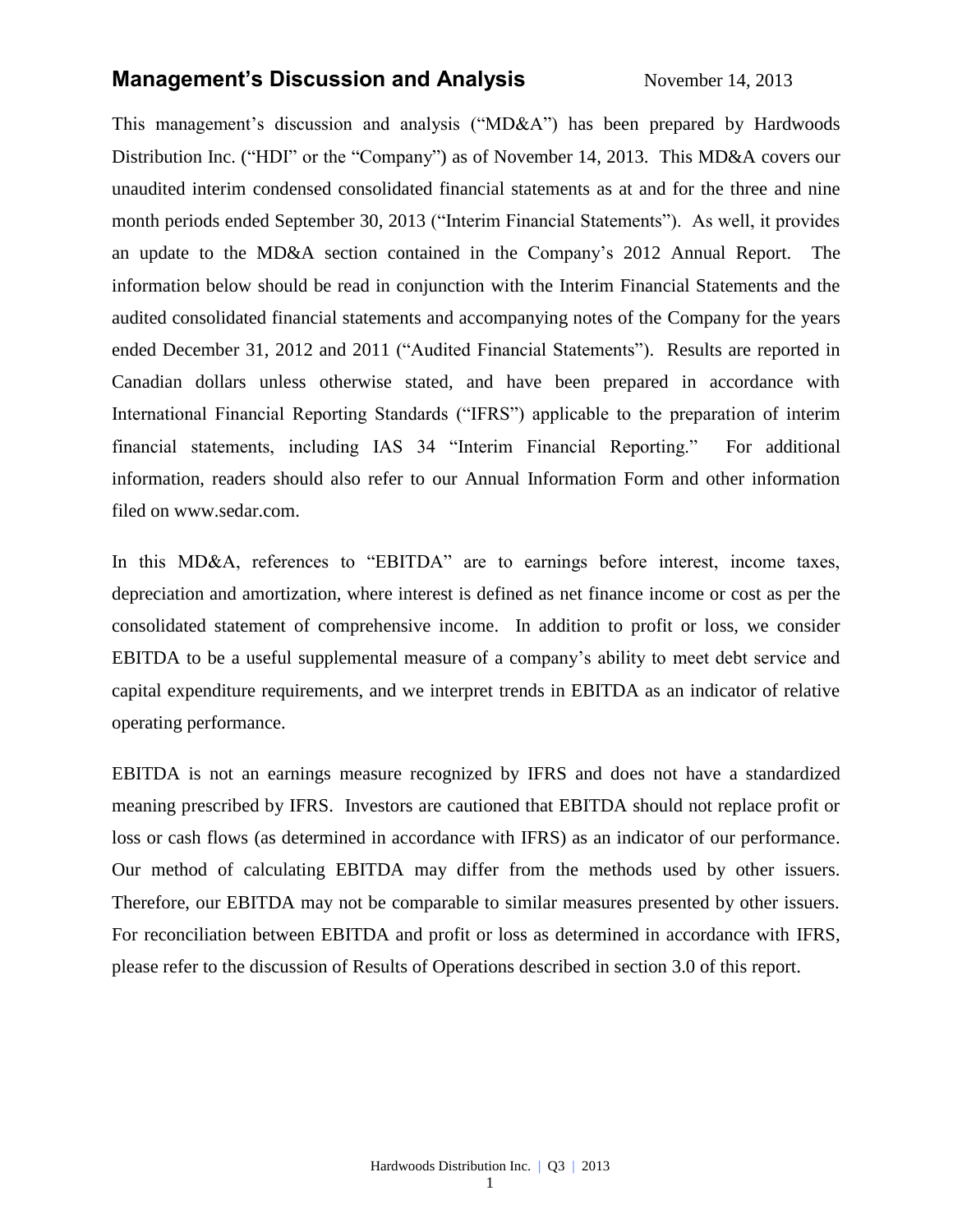

# **Contents**

This MD&A includes the following sections:

- 1.0 Executive Summary
	- 1.1 Overview
	- 1.2 Outlook
- 2.0 Background
	- 2.1 Company Overview
	- 2.2 Business and Industry Overview
- 3.0 Results of Operations
	- 3.1 Three Month Periods Ended September 30, 2013 and September 30, 2012
	- 3.2 Nine Month Periods Ended September 30, 2013 and September 30, 2012
- 4.0 Quarterly Financial Information and Seasonality
- 5.0 Liquidity and Capital Resources
	- 5.1 Cash Flows from Operating, Investing and Financing Activities
	- 5.2 Working Capital
	- 5.3 Revolving Credit Facilities and Debt Management Strategy
	- 5.4 Contractual Obligations
	- 5.5 Off-Balance Sheet Arrangements
	- 5.6 Financial Instruments
	- 5.7 Share Data
	- 5.8 Dividends
- 6.0 Related Party Transactions
- 7.0 Critical Accounting Estimates and Adoption of Changes in Accounting Policies
	- 7.1 Critical Accounting Estimates
	- 7.2 Adoption of New Accounting Policies
- 8.0 Risks and Uncertainties
- 9.0 Internal Control over Financial Reporting
- 10.0 Note Regarding Forward Looking Information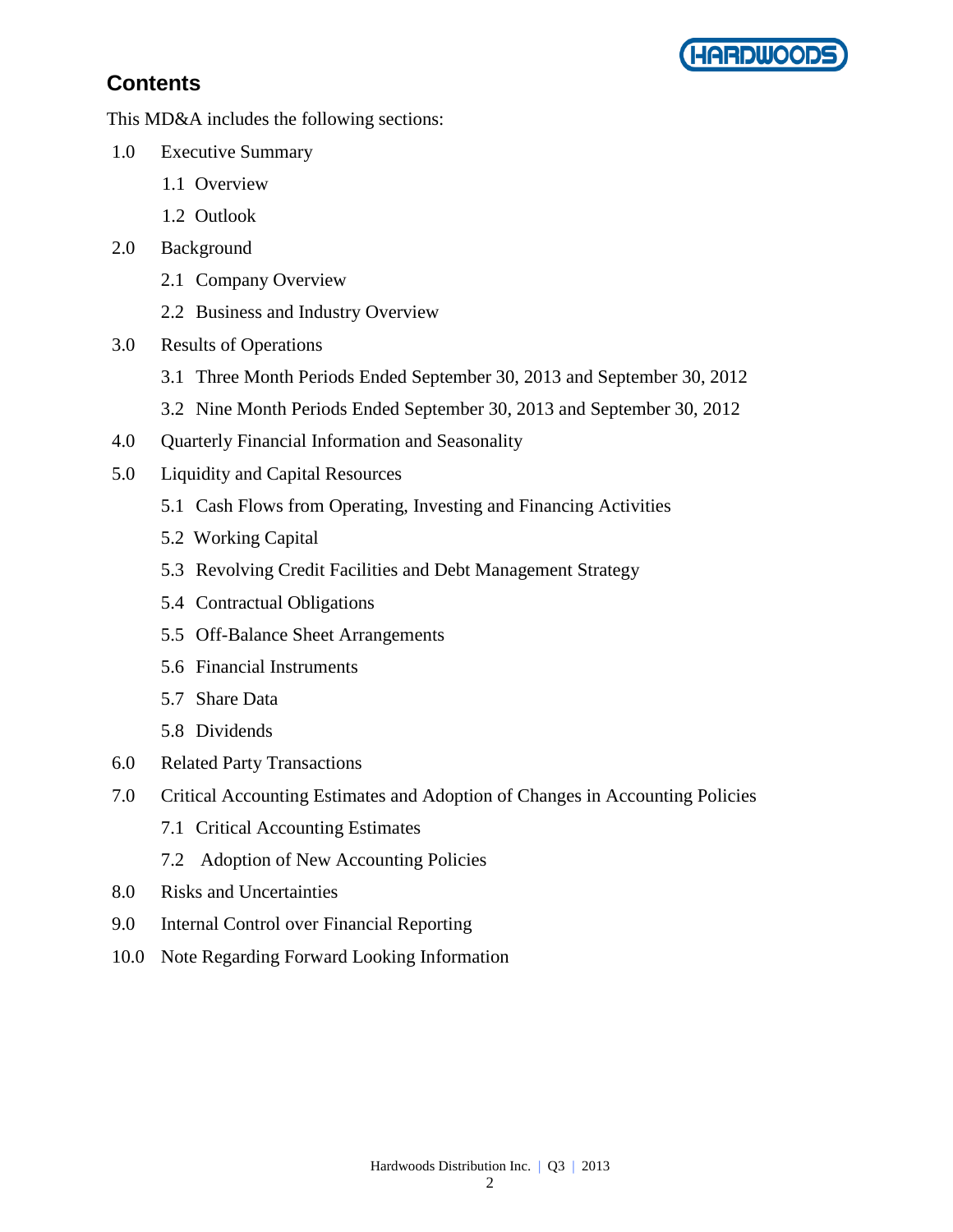# **1.0 Executive Summary**

### 1.1 Overview

Our financial performance continued to strengthen in the third quarter as we implemented our business strategy and responded to improving market conditions.

For the three months ended September 30, 2013, revenue grew 22.1%, gross profit increased 25.6%, EBITDA was up 59.0%, and profit climbed 146.0%, compared to the same period in 2012. For the nine months ended September 30, 2013, we grew revenue by 20.8%, gross profit by 25.8%, EBITDA by 72.6% and profit by 119.7% compared to the first nine months of 2012.

*Three Months Ended September 30th :*







*Nine Months Ended September 30th :*



The recovering US residential construction market was a key factor in our year-over-year growth. According to the US Census Bureau, the seasonally adjusted annual rate of US housing averaged 887,000 starts during July and August of 2013, up 19% from 745,000 in the same period last year. With nearly three quarters of our business in the US, and approximately half of our US sales focused on new residential construction, we are well positioned to benefit from this recovery.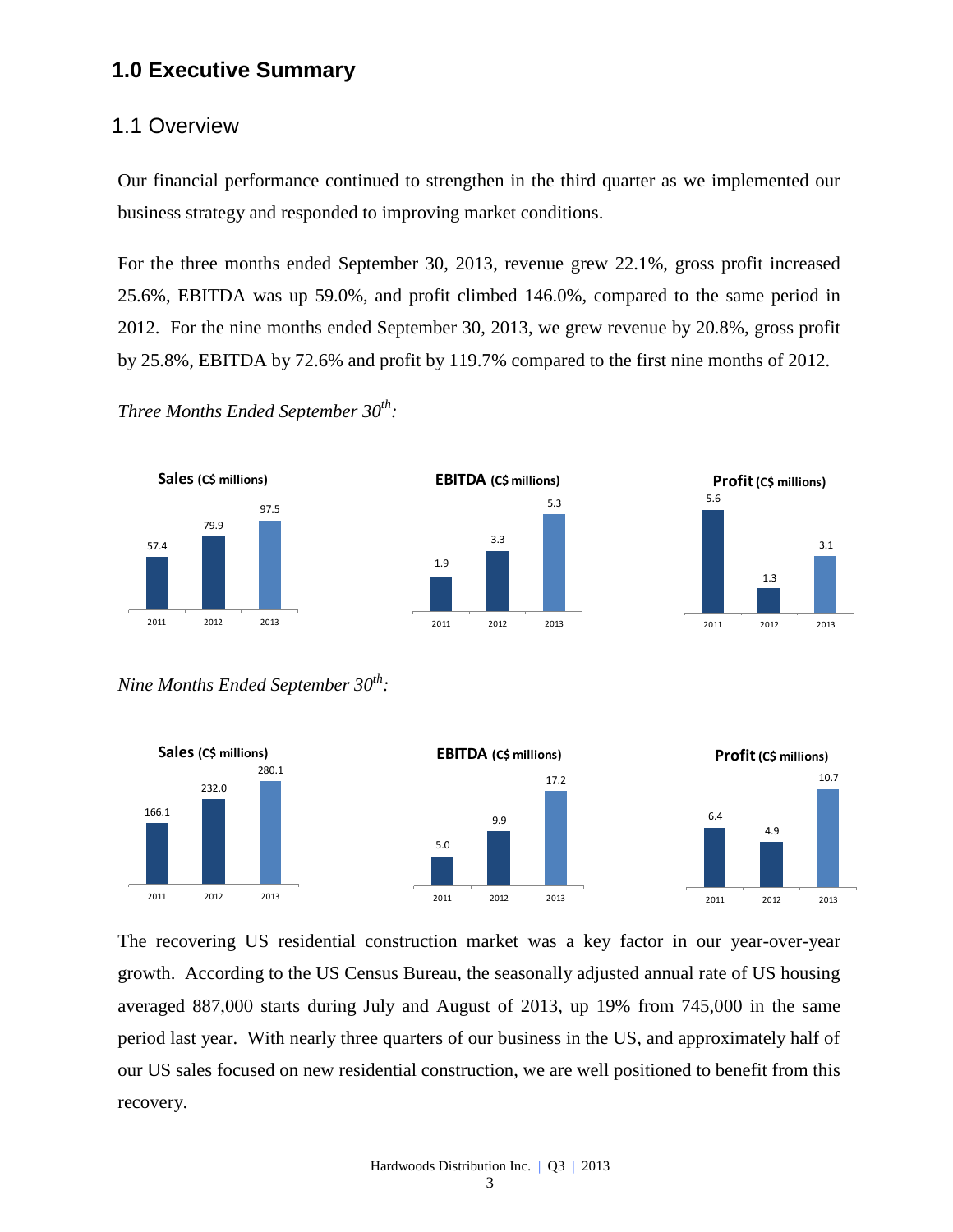Our US operations successfully capitalized on the increased activity levels, increasing third quarter US sales by 22.0%, compared to the third quarter of 2012. Substantially all of this growth was organic, and it is estimated roughly half of the sales increase was driven by higher sales volumes, with the balance attributed to higher product prices. According to the Hardwood Lumber Review, average prices for hardwood lumber products were up approximately 14% in the third quarter of 2013 compared to 2012.

In contrast to the US market, the seasonally adjusted rate of Canadian housing starts was down 12.6% in the third quarter, compared to the same period last year, according to Canada Mortgage and Housing Corporation. This decline was anticipated and reflects the impact of tighter mortgage insurance rules implemented to cool the housing market. Despite the reduction in market activity, we grew third quarter Canadian sales by 9.4% year-over-year, primarily due to higher product prices.

Gross profit margin returned to a more sustainable level in the third quarter, after rising to an unusually high 18.9% in the second quarter during a period of rapid product price escalation. At 18.1%, third quarter 2013 gross profit margin was in line with our expectations, and exceeded the 17.6% we achieved during the same period in 2012. We consider a gross margin percentage of approximately 18% to be a sustainable level for our operations under normal business conditions.

Third quarter and year to date operating expenses increased year-over-year as we supported growth in our business. As a percentage of sales, however, expenses were lower than a year ago, reflecting the efficiency of our business model. EBITDA as a percentage of sales for the first nine months of the year was 6.1%, which is a strong EBITDA margin for our industry.

As we approach the final part of the 2013 year, we are fully on track with our business strategy implementation. We have been very successful in capturing growth in the recovering US residential construction market and we are making steady inroads into the commercial construction market.

Our new Leland hardwood lumber import business is also providing benefits. Acquired in the second quarter of 2013, this new business has further strengthened our import product sourcing capabilities and supports our entire branch network with access to high-margin, tropical lumber products from Africa and South America. The acquisition has also expanded our US branch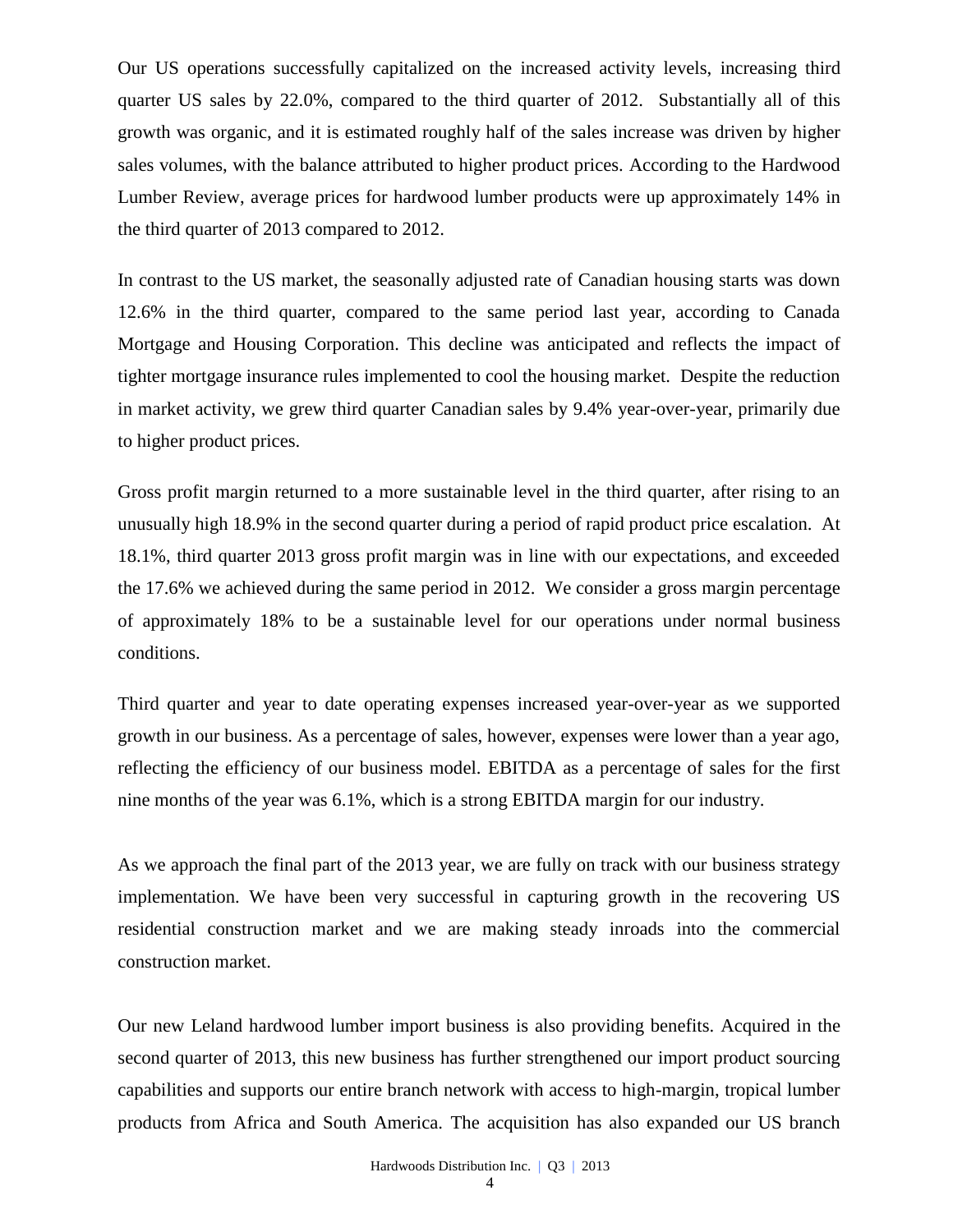network into the US East Coast for the first time. While the new business does not generate significant revenue on a stand-alone basis, its value to Hardwoods is substantial as we leverage Leland's product sourcing expertise through all 32 of our branch locations.

Overall we are encouraged by our third quarter and nine month results. On November 14<sup>th</sup> our Board of Directors declared a quarterly dividend of \$0.035 per share, payable January 31, 2014 to shareholders of record as of January 20, 2014. The Board regularly evaluates the dividend with due regard to desired financial leverage and the outlook for the business. This includes assessing cash needs to finance additional working capital to support growth of the business, the potential utilization of cash to help finance acquisition opportunities, and consideration of uncertainties facing the business.

### 1.2 Outlook

We anticipate that market conditions will remain strong through the balance of 2013, but that we will experience the usual seasonal fourth quarter slowdown as customer activity tapers off during the Thanksgiving and Christmas holiday periods.

Although some forecasters have become more cautious in their expectations for the pace of the continued recovery in US housing starts, most continue to predict a multi-year strengthening trend for the US residential construction market. Given that hardwood products are typically applied at the final stages of house construction (approximately 9-to-12 months after house construction starts), we expect to see higher demand for our products continuing at least through 2014.

Our short term outlook for the US market is tempered by uncertainty over the impact of the recently announced trade decision which dismissed the antidumping and countervailing duties case against imported hardwood plywood from China. We consider a period of upset conditions may arise as U.S. hardwood plywood markets adjust for this latest trade development. The rise of hardwood plywood prices in 2013 has in part reflected the impact of duties which were imposed earlier in the trade investigation. If eliminating the threat of duties results in downward pressure to U.S. hardwood plywood prices, this could reduce Hardwoods gross profit margin in the next several months while markets adjust. In contrast we are evaluating the extent to which Hardwoods may be eligible for a refund of duty deposits paid on a portion of our import purchases made from China in 2013. It is too early to determine any potential duty refund amount, as well as what impact the dismissal of the trade case against Chinese plywood will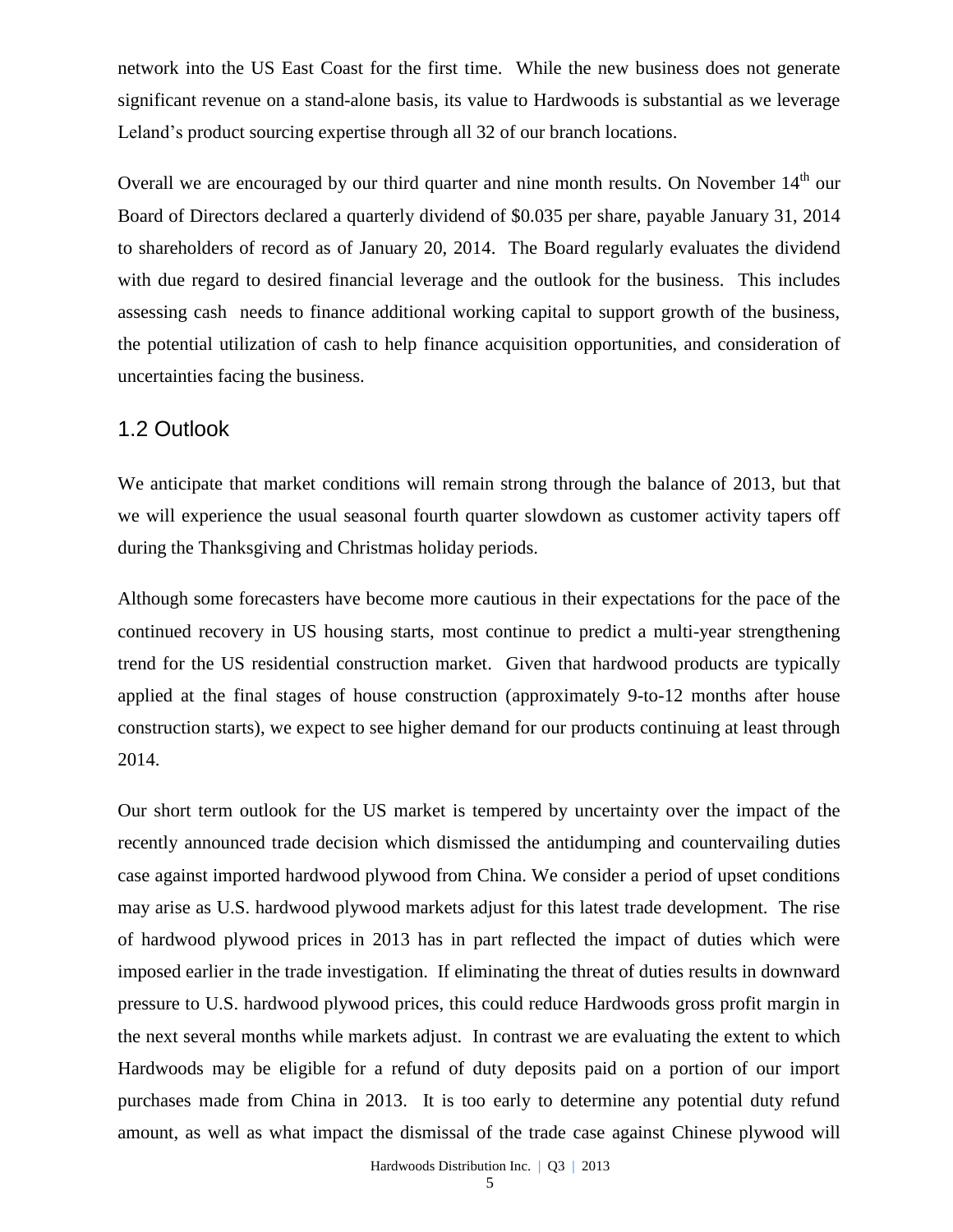have on short term hardwood plywood pricing and margins. In the longer term however, given our established high quality import product line from China, the dismissal of this trade case is considered very positive for Hardwoods business.

Our outlook for the Canadian market remains neutral, with 2013 housing starts expected to remain below 2012 levels following the changes to Canada's mortgage insurance rules. Growth in the Canadian renovation and commercial construction markets is expected to be modest in the 3% to 4% annual range.

Our primary goal at this point of the market cycle continues to be capturing the growth opportunity available to us from a strengthening US housing market, both in terms of sales volumes and product pricing. In addition, as we close out the third year of our successful market expansion strategy, we will continue to:

- 1. Leverage our ability to source high quality products from a range of international markets.
- 2. Strengthen our presence in commercial and institutional construction markets.
- 3. Solidify our presence in large geographic markets, primarily through the introduction of new products, and through the expansion of production capabilities at our Paxton branches.

Overall our outlook remains positive. We are successfully optimizing and growing the business organically, and we will continue to pursue well-priced, strategic acquisition opportunities.

# **2.0 Background**

## 2.1 Company Overview

Hardwoods is one of North America's largest wholesale distributors of hardwood lumber and related sheet good products, operating a network of 32 distribution centres in the US and Canada. Hardwoods Distribution Inc. is listed on the [Toronto Stock Exchange and trades under the](http://tmx.quotemedia.com/quote.php?qm_symbol=TPK&locale=EN)  [symbol](http://tmx.quotemedia.com/quote.php?qm_symbol=TPK&locale=EN) HWD.

## 2.2 Business and Industry Overview

Serving customers for over 50 years, Hardwoods is one of North America's largest distributors of high-grade hardwood lumber and specialty sheet goods to the cabinet, moulding, millwork, furniture and specialty wood products industries. At November 14, 2013 we operated 32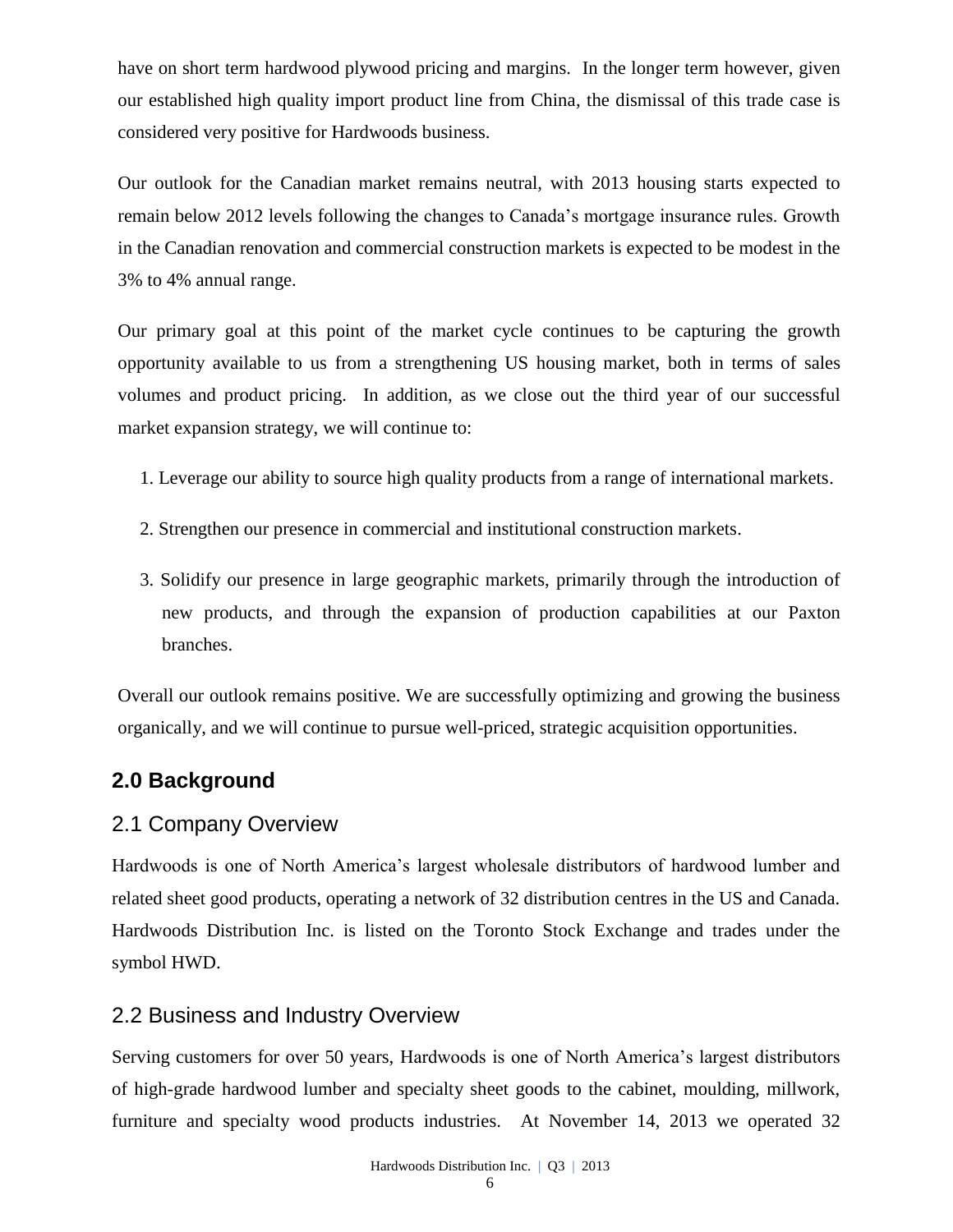distribution facilities located in 17 states and 5 provinces throughout North America. To maximize inventory management, we utilize a hub and spoke distribution system, with major hub distribution centres holding the bulk of our inventory and making regular truck transfers to replenish stock in satellite distribution centres that are located in smaller markets.

Approximately one third of our product mix is made up of high-grade hardwood lumber. The balance is made up of sheet goods and other specialty products, including hardwood plywood and non-structural sheet goods such as medium-density fiberboard, particleboard and melaminecoated stock. Our sheet goods and lumber are complementary product lines; both are key products used by our customers in the manufacture of their end-use products.

Our role in the industry is to provide the critical link between mills that manufacture large volumes of hardwood lumber and sheet goods, and industrial customers that require smaller quantities of many different hardwood products for their own manufacturing processes. We provide a means for hundreds of hardwood mills to get their product to thousands of small-tomid-sized industrial manufacturers. We add value to our suppliers by buying their product in volume and paying them promptly, effectively acting as their third-party sales force. We add value for our customers by providing them with the materials they need on a just-in-time basis, remanufacturing materials to customer specifications where required, selling in smaller quantities and offering a wider range of product selection than the customer would be able to purchase directly from an individual mill. We also provide an important source of financing for our customers by allowing them to buy material from us on approved credit.

Our customer base manufactures a range of end-use products, such as cabinetry, furniture and custom millwork. These products in turn are sold into multiple sectors of the economy, including new home construction, renovation, non-residential construction and institutional markets. As a result of this diversity, it is difficult to determine with certainty what proportion of our products ends up in each sector of the economy. We estimate at least 50% of our products are used in new residential construction, in the form of cabinets, mouldings, custom finishing, and home furniture. We believe the balance of our products end up in other sectors of the economy not associated with new residential construction, such as home renovations, finishing millwork for office buildings, restaurant and bar interiors, hotel lobbies, retail point-of-purchase displays, schools, hospitals, custom motor coaches, yacht interiors and other specialty areas.

The majority of the hardwood lumber distributed in North America is harvested from North American hardwood forests, located principally in the Eastern United States, and is milled by

Hardwoods Distribution Inc. | Q3 | 2013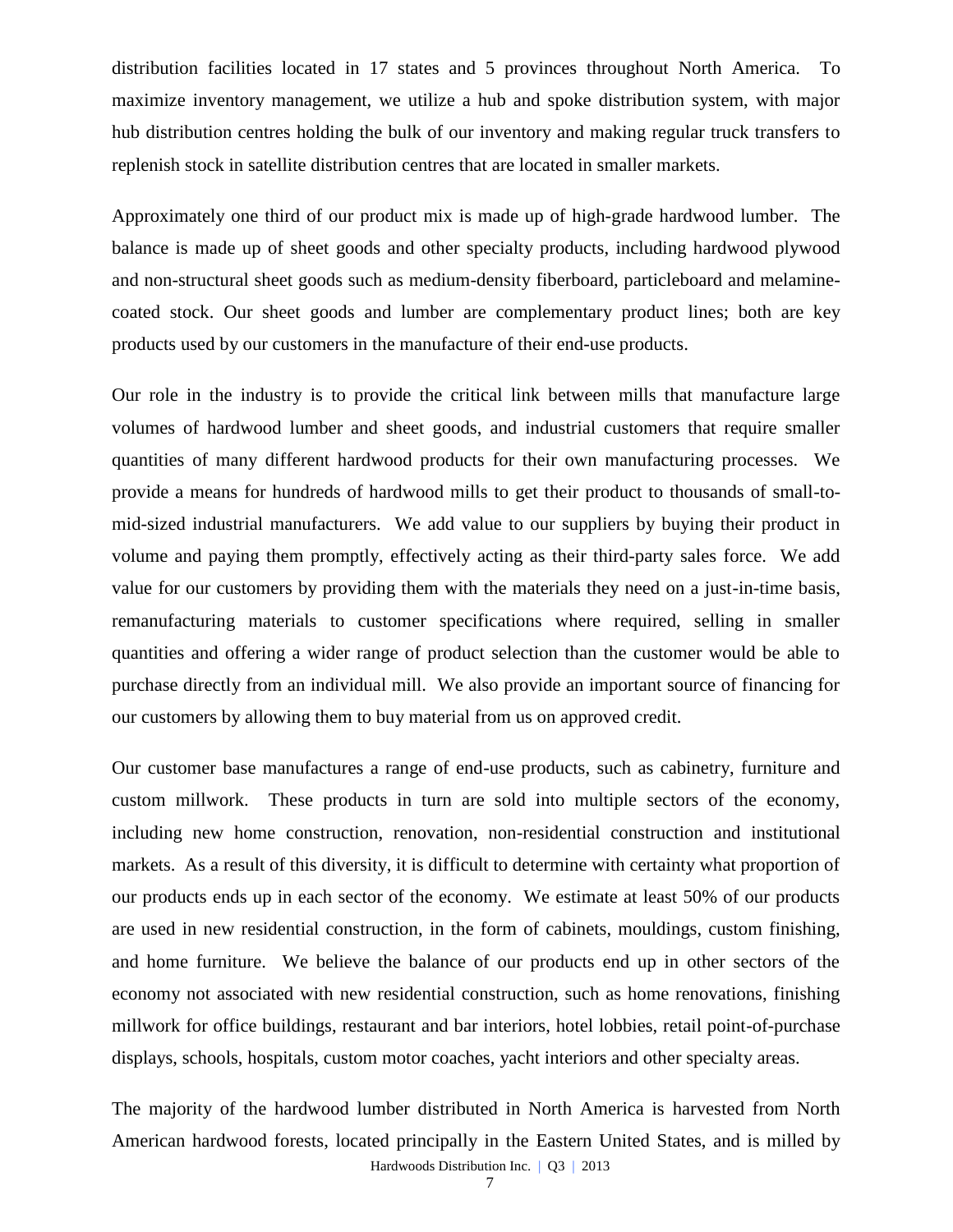hundreds of small mills. Imported hardwood lumber is largely limited to specialty species that generally do not compete with domestic hardwood lumber. Sheet goods are generally produced in North America by large manufacturers using domestic hardwoods and other materials, although imported hardwood plywood volumes have been increasing. Both domestic and imported hardwood lumber and plywood are distributed principally by third parties such as us.

# **3.0 Results of Operations**

# 3.1Three Months Ended September 30, 2013 and September 30, 2012

| Selected Unaudited Consolidated Financial Information (in thousands of Canadian dollars) |                           |                           |              |            |
|------------------------------------------------------------------------------------------|---------------------------|---------------------------|--------------|------------|
|                                                                                          | For the three months      | For the three months      |              |            |
|                                                                                          | <b>Ended September 30</b> | <b>Ended September 30</b> | \$ Increase  | % Increase |
|                                                                                          | 2013                      | 2012                      | Decrease)    | (Decrease) |
| Total sales                                                                              | \$<br>97,546              | \$<br>79,862              | \$<br>17,684 | 22.1%      |
| Sales in the US (US\$)                                                                   | 70.081                    | 57,421                    | 12,660       | 22.0%      |
| Sales in Canada                                                                          | 24.812                    | 22,672                    | 2,140        | 9.4%       |
| Gross profit                                                                             | 17,647                    | 14,048                    | 3,599        | 25.6%      |
| Gross profit %                                                                           | 18.1%                     | 17.6%                     |              |            |
| Operating expenses                                                                       | (12,753)                  | (11,047)                  | 1,706        | 15.4%      |
| Profit from operating activities                                                         | 4,894                     | 3,001                     | 1,893        | 63.1%      |
| Add: Depreciation and amortization                                                       | 375                       | 312                       | 63           | 20.2%      |
| Earnings before interest, taxes, depreciation and                                        |                           |                           |              |            |
| amortization ("EBITDA")                                                                  | \$<br>5,269               | \$<br>3,313               | \$<br>1,956  | 59.0%      |
| Add (deduct):                                                                            |                           |                           |              |            |
| Depreciation and amortization                                                            | (375)                     | (312)                     | (63)         | $-20.2%$   |
| Net finance cost                                                                         | (372)                     | (574)                     | 202          | $-35.2%$   |
| Income tax expense                                                                       | (1, 413)                  | (1, 163)                  | (250)        | $-21.5%$   |
| Profit for the period                                                                    | \$<br>3,109               | \$<br>1,264               | \$<br>1.845  | 146.0%     |
| Basic and fully diluted profit per share                                                 | \$<br>0.19                | \$<br>0.08                |              |            |
| Average Canadian dollar exchange rate for one US dollar                                  | 1.038                     | 0.995                     |              |            |

#### **Sales**

For the three months ended September 30, 2013, total sales increased to \$97.5 million, up 22.1% from \$79.9 million during the same period in 2012. The 22.1% increase in sales reflects an 18.4% increase in underlying sales activity and product prices, plus a 3.7% increase in sales due to the positive impact of a weaker Canadian dollar. Organic growth from existing operations accounted for \$16.9 million of the \$17.7 million sales increase. The remaining \$0.8 million in increased sales was contributed by the acquired Leland import lumber business, which we purchased on May 31, 2013.

Sales in our US operations were US\$70.1 million, an increase of US\$12.7 million, or 22.0%, compared to the same period last year. This growth reflects higher sales volumes related to increased demand from the US residential construction market. Product prices also increased, reflecting the shift to higher market demand, as well as the impact of newly announced duties on hardwood plywood imported from China described in section 1.2 and section 8.0 of this report.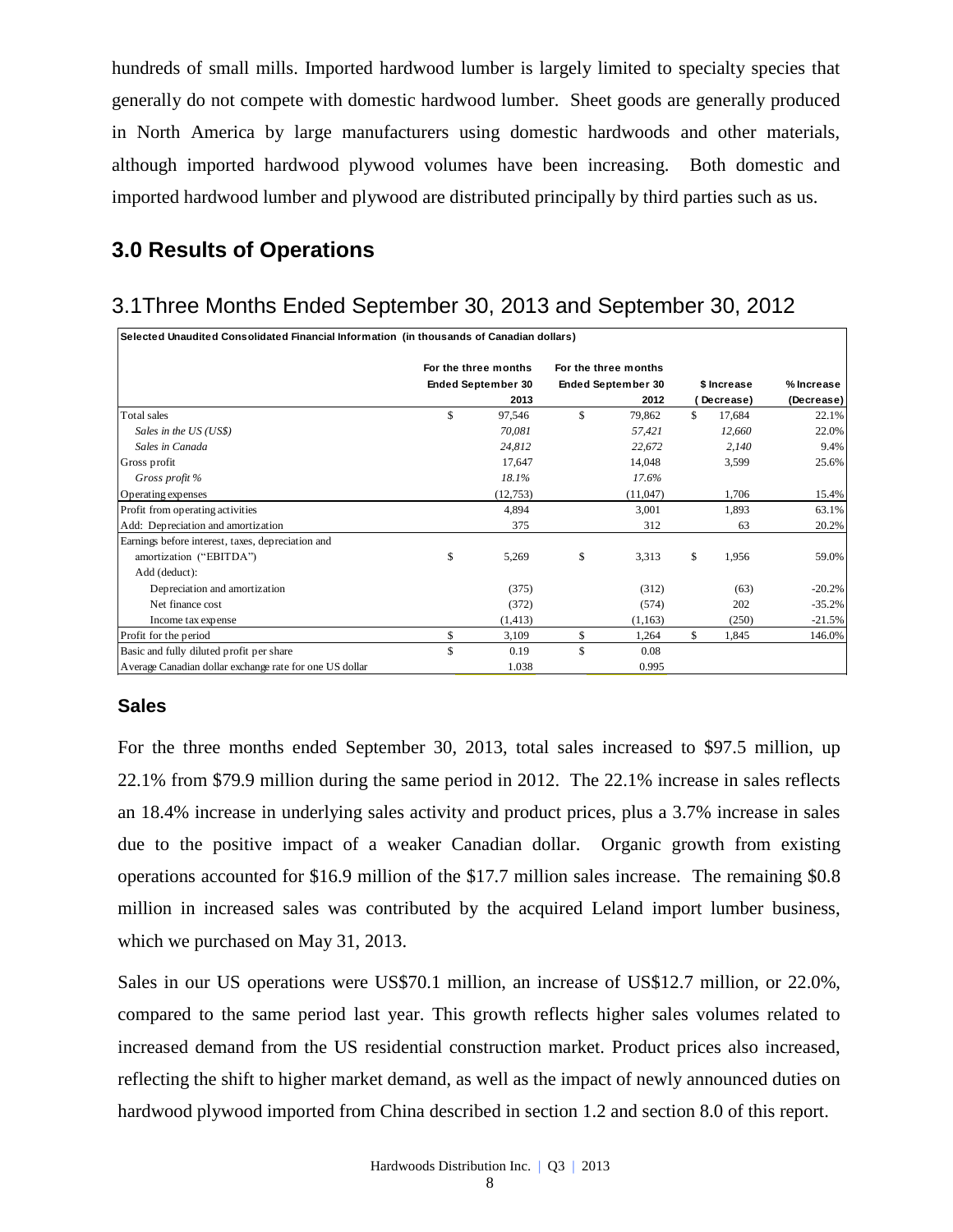Sales in Canada increased by \$2.1 million, or 9.4%. This improvement reflects the higher product pricing, partially offset by weaker volume demand in Canada. As the majority of the products we sell originate in the United States, conditions that cause hardwood prices to increase in the US generally also result in higher selling prices in Canada.

#### **Gross Profit**

Gross profit for the three months ended September 30, 2013 was \$17.6 million, an increase of \$3.6 million, or 25.6%, from \$14.0 million in the third quarter of 2012. This improvement reflects higher sales, together with an increase in gross profit margin. As a percentage of sales, third quarter gross profit was 18.1%, compared to 17.6% in the same period in 2012. Some quarter-to-quarter fluctuations in gross profit margin can arise in our business as a result of rapid shifts in product prices, changes in customer product mix requirements and intensity of competition. However, over the longer term we view 18% as a sustainable gross margin target for our business, while recognizing that results may fluctuate up or down based upon short-term market conditions.

#### **Operating Expenses**

Operating expenses increased \$1.7 million to \$12.8 million in the third quarter of 2013, from \$11.0 million during the third quarter of 2012. The year-over-year increase primarily reflects additional personnel costs, warehouse expense and bad debts associated with our 22.1% increase in sales. As a percentage of sales, third quarter 2013 operating expenses improved to 13.1% of sales, from 13.8% in 2012.

#### **EBITDA**

For the three months ended September 30, 2013, EBITDA increased to \$5.3 million, up \$2.0 million from \$3.3 million in the third quarter of 2012. This significant improvement reflects the \$3.6 million increase in gross profit, partially offset by the \$1.7 million increase in operating expenses.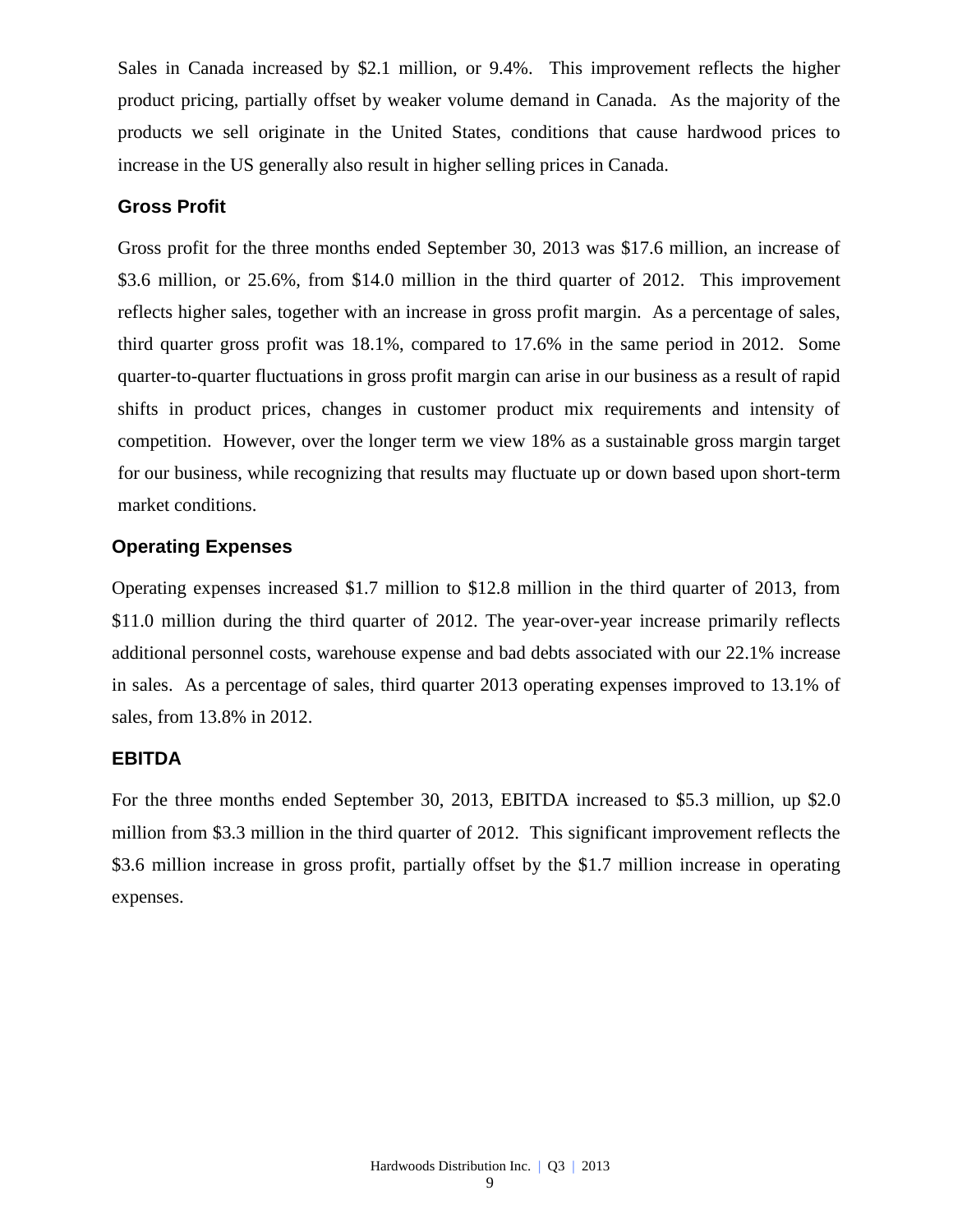## **Income Tax Expense**

An income tax expense of \$1.4 million was recorded in the third quarter of 2013, compared to \$1.2 million in the same period in the prior year. The increase in income tax expense reflects higher taxable income generated during the three months ended September 30, 2013 compared to the same period in 2012.

## **Profit for the Period**

Profit for the three months ended September 30, 2013 increased to \$3.1 million, from \$1.3 million during the same period in 2012. The \$1.8 million improvement reflects the \$2.0 million increase in EBITDA and a \$0.2 million decrease in net finance costs, partially offset by a \$0.3 million increase in income tax expense.

# 3.2 Nine Months Ended September 30, 2013 and September 30, 2012

| Selected Unaudited Consolidated Financial Information (in thousands of Canadian dollars) |                           |     |                           |    |             |            |
|------------------------------------------------------------------------------------------|---------------------------|-----|---------------------------|----|-------------|------------|
|                                                                                          | For the nine months       |     | For the nine months       |    |             |            |
|                                                                                          | <b>Ended September 30</b> |     | <b>Ended September 30</b> |    | \$ Increase | % Increase |
|                                                                                          | 2013                      |     | 2012                      |    | Decrease)   | (Decrease) |
| Total sales                                                                              | \$<br>280,146             | \$. | 231,954                   | S. | 48,192      | 20.8%      |
| Sales in the US (US\$)                                                                   | 203.528                   |     | 164,207                   |    | 39.321      | 23.9%      |
| Sales in Canada                                                                          | 71,856                    |     | 67.369                    |    | 4.487       | 6.7%       |
| Gross profit                                                                             | 51,628                    |     | 41,052                    |    | 10.576      | 25.8%      |
| Gross profit %                                                                           | 18.4%                     |     | 17.7%                     |    |             |            |
| Operating expenses                                                                       | (35, 522)                 |     | (32,038)                  |    | 3,484       | 10.9%      |
| Profit from operating activities                                                         | 16,106                    |     | 9,014                     |    | 7.092       | 78.7%      |
| Add: Depreciation and amortization                                                       | 1.046                     |     | 926                       |    | 120         | 13.0%      |
| Earnings before interest, taxes, depreciation and                                        | \$<br>17,152              | \$  | 9,940                     | \$ | 7,212       | 72.6%      |
| amortization ("EBITDA")                                                                  |                           |     |                           |    |             |            |
| Add (deduct):                                                                            |                           |     |                           |    |             |            |
| Depreciation and amortization                                                            | (1,046)                   |     | (926)                     |    | (120)       | $-13.0%$   |
| Net finance cost                                                                         | (103)                     |     | (779)                     |    | 676         | 86.8%      |
| Income tax expense                                                                       | (5,311)                   |     | (3,369)                   |    | (1,942)     | $-57.6%$   |
| Profit for the period                                                                    | \$<br>10,692              | \$  | 4.866                     | \$ | 5,826       | 119.7%     |
| Basic and fully diluted profit per share                                                 | \$<br>0.65                | \$. | 0.30                      |    |             |            |
| Fully diluted profit per share                                                           | 0.64                      |     | 0.30                      |    |             |            |
| Average Canadian dollar exchange rate for one US dollar                                  | 1.023                     |     | 1.002                     |    |             |            |

## **Sales**

For the nine months ended September 30, 2013 total sales increased to \$280.1 million, from \$232.0 million during the same period of 2012, an increase of \$48.2 million or 20.8%. The positive impact of a weaker Canadian dollar contributed to a 1.9% increase in revenues, while higher underlying sales activity and product prices accounted for sales growth of 18.9%.

Our sales growth was predominantly driven by our US operations, where sales activity in the first nine months of 2013 increased by US\$39.3 million, or 23.9%, compared to the same period in 2012. Substantially all of the sales increase came from organic growth, with just US\$1.2 million attributed to sales from newly acquired operations. The strong US organic sales growth reflects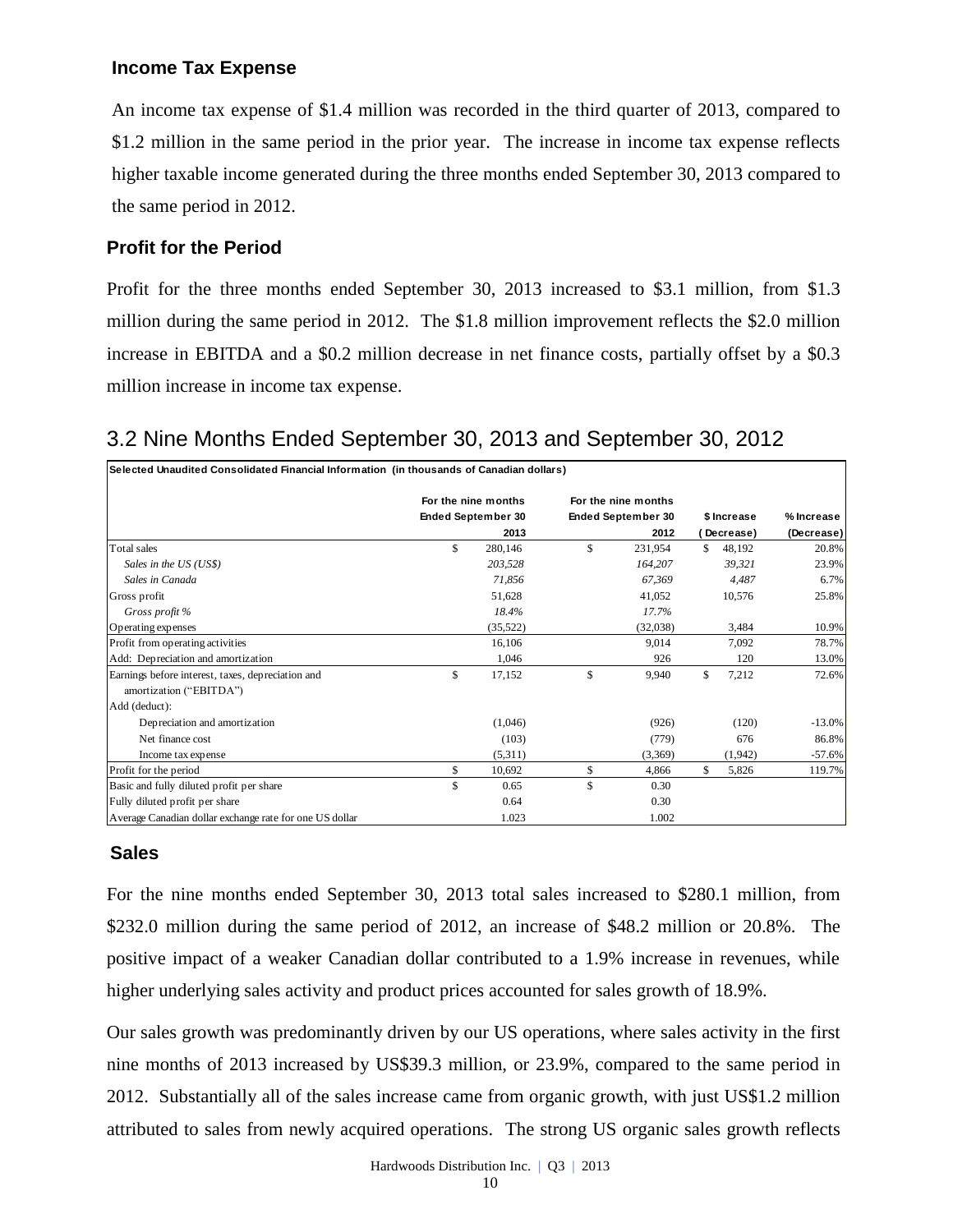increased volume demand and stronger product pricing related to improved housing market conditions compared to a year ago, as discussed in section 1.0 of this report.

Sales in Canada for the nine months ended September 30, 2013 increased by \$4.5 million, or 6.7% year-over-year, with stronger product pricing helping to offset the impact of weaker volume demand.

#### **Gross Profit**

Year-to-date gross profit increased to \$51.6 million, from \$41.1 million in the first nine months of 2012. The 25.8% improvement reflects increased sales and a higher gross profit margin. As a percentage of sales, gross profit increased to 18.4% in the first nine months of 2013, from 17.7% during the same period in 2012. The stronger gross profit margin reflects the short-term benefits of selling lower-cost inventory into a rising price market in 2013. Over the longer term, we view 18% to be a more typical gross profit margin percentage for our business.

#### **Operating Expenses**

Operating expenses increased \$3.5 million to \$35.5 million in the first nine months of 2013, from \$32.0 million during the same period in 2012. This 10.9% increase was undertaken to support the 20.8% year-over-year growth in our sales. Most of the increase was made up of higher personnel expenses and increased bad debt expense associated with the increased sales activity. Bad debt expense in the current year is running at  $0.6\%$  of sales  $(2012 - 0.4\%$  of sales), which is within the normal historical range for our operations. As a percentage of sales, operating expenses in the first nine months of the year were 12.7% of sales, compared to 13.8% in 2012.

#### **EBITDA**

For the nine months ended September 30, 2012, EBITDA increased to \$17.2 million, from \$9.9 million during the same period in 2012. The \$7.2 million, or 72.6%, increase reflects the \$10.6 million increase in gross profit, partially offset by the \$3.5 million increase in operating expenses.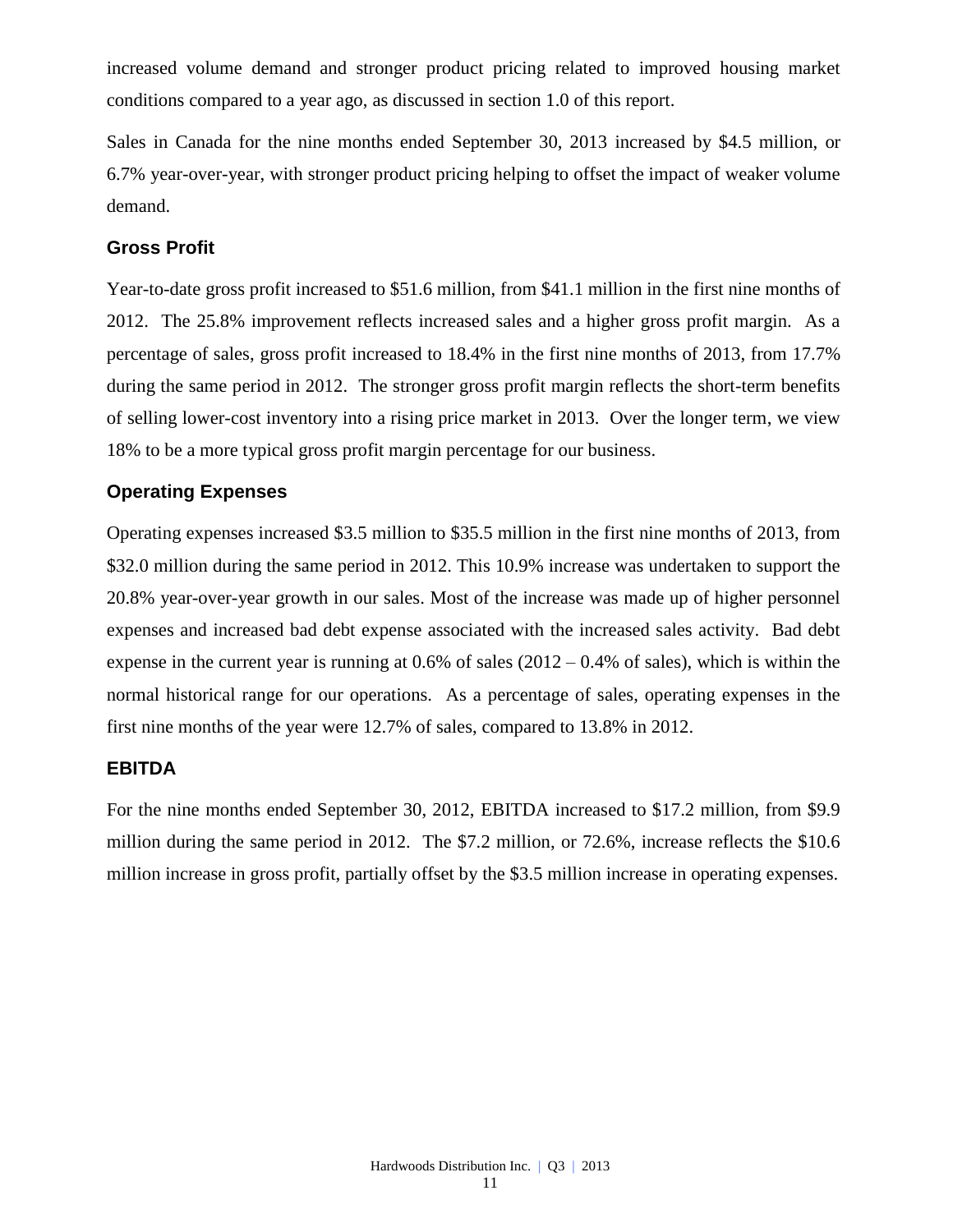### **Net Finance Income (Cost)**

| (in thousands of Canadian dollars)                       | Nine months<br>ended | Nine months<br>ended |             |
|----------------------------------------------------------|----------------------|----------------------|-------------|
|                                                          | September 30         | September 30         | \$ Increase |
|                                                          | 2013                 | 2012                 | Decrease)   |
| Finance expense:                                         |                      |                      |             |
| Interest on bank indebtedness                            | \$<br>(790)          | \$<br>(569)          | \$<br>221   |
| Accretion of finance lease obligation                    | (70)                 | (61)                 | 9           |
| Write-off of uncollectible interest on trade receivables |                      | (46)                 | (46)        |
| Foreign exchange losses                                  |                      | (412)                | (412)       |
| Total finance expense                                    | (860)                | (1,088)              | (228)       |
| Finance income:                                          |                      |                      |             |
| Interest on trade receivables                            |                      |                      |             |
| customer notes, and employee loans                       | 373                  | 309                  | 64          |
| Foreign exchange gain                                    | 384                  |                      | 384         |
| Total finance income                                     | 757                  | 309                  | 448         |
| Net finance cost                                         | \$<br>(103)          | \$<br>(779)          | \$<br>(676) |

Net finance cost during the first nine months of 2013 was \$0.1 million, compared to a net finance cost of \$0.8 million during the same period in 2012. As shown in the preceding table, the main factor in this increase was a \$0.8 million increase in foreign exchange gain between the periods. This primarily reflects the impact of changes in the Canadian/US dollar exchange rate on translation for reporting purposes of intercompany debt held by or with subsidiaries of the Company. During the nine months ended September 30, 2013, a weakening of the Canadian dollar resulted in a foreign exchange gain of \$0.4 million on this intercompany debt, compared to a loss of \$0.4 million in the comparative period in 2012.

#### **Income Tax Expense**

Income tax expense increased to \$5.3 million in the first nine months of 2013, from \$3.4 million in the same period in 2012. This increase primarily reflects higher taxable income.

#### **Profit for the Period**

Profit for the nine months ended September 30, 2013 increased to \$10.7 million, from \$4.9 million during the same period in 2012. The \$5.8 million or 119.7% improvement reflects the \$7.2 million increase in EBITDA and the \$0.7 million decrease in net finance cost, partially offset by a \$0.1 million increase in depreciation expense and the \$1.9 million increase in income tax expense.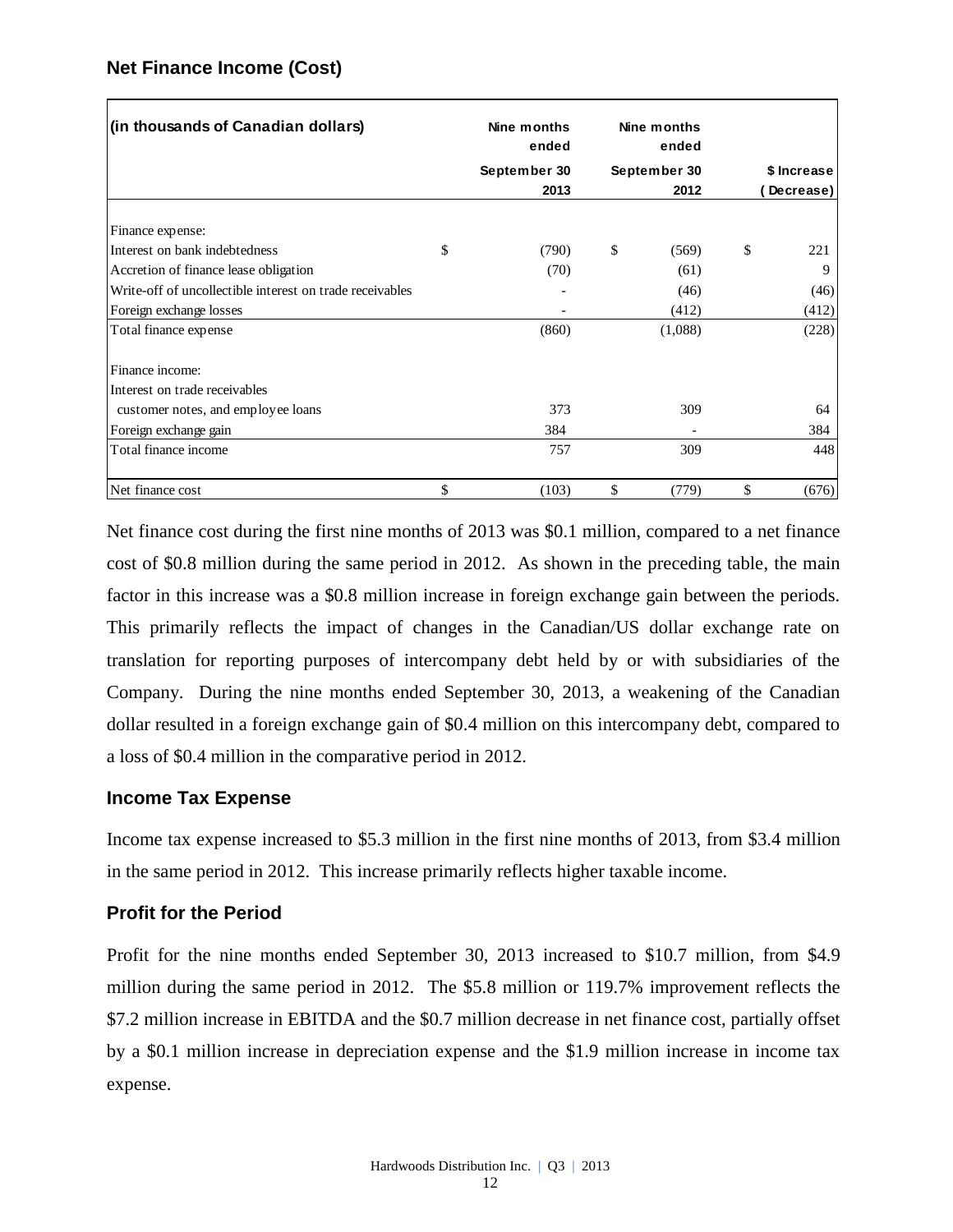# **4.0 Quarterly Financial Information and Seasonality**

| (in thousands of dollars)                        |    | Q3<br>2013 |               | Q2<br>2013 |               | Q1<br>2013 |               | Q4<br>2012 |      | Q3<br>2012        | Q <sub>2</sub><br>2012 |    | Q1<br>2012 |               | Q4<br>2011 |
|--------------------------------------------------|----|------------|---------------|------------|---------------|------------|---------------|------------|------|-------------------|------------------------|----|------------|---------------|------------|
| Total sales                                      | S  | 97,546     | <sup>\$</sup> | 95,617     | <sup>\$</sup> | 86,983     | S             | 74,133 \$  |      | 79,862 \$         | 79,153                 | S  | 72,939     | -S            | 63,899     |
| Profit (loss)                                    | \$ | 3,109      | <sup>\$</sup> | 4,403      | -S            | $3,180$ \$ |               | 1,313      | - \$ | $1,264$ \$        | 2,377                  | -S | 1,225      | <sup>\$</sup> | (350)      |
| Basic profit (loss) per share or unit            | S. | 0.19       | <sup>\$</sup> | 0.27       | \$            | 0.19       | <sup>\$</sup> | 0.08       | - \$ | $0.08 \quad$ \$   | $0.15$ \$              |    | 0.08       | S             | (0.02)     |
| Fully diluted profit (loss) per share<br>or unit | \$ | 0.19       | -\$           | 0.27       | -S            | 0.19       | <sup>\$</sup> | 0.08       | - \$ | 0.08 <sup>5</sup> | $0.15$ \$              |    | 0.07       | <sup>\$</sup> | (0.02)     |
| <b>EBITDA</b>                                    |    | 5,269      |               | 6,740      | -S            | 5,143      | -S            | 2,407      |      | 3,313 \$          | 4,065                  |    | 2,562      | S             | 941        |

The preceding table provides selected quarterly financial information for our eight most recently completed fiscal quarters. This information is unaudited, but reflects all adjustments of a normal, recurring nature which are, in our opinion, necessary to present a fair statement of the results of operations for the periods presented. Quarter-to-quarter comparisons of our financial results are not necessarily meaningful and should not be relied upon as an indication of future performance. Historically, the first and fourth quarters have been seasonally slower periods for our business. In addition, net earnings reported in each quarter may be impacted by acquisitions (which occurred with the import lumber business acquisition in Leland, NC during the three months ended June 30, 2013), and changes to the foreign exchange rate of the Canadian and US dollar. **Example 8.8** million increase in the method increase in the domain increase in the set of the method increase in the set of the method increase in the set of the set of the set of the set of the set of the set of the set

# **5.0 Liquidity and Capital Resources**

# 5.1 Cash Flows from Operating, Investing and Financing Activities

| l Selected Unaudited Consolidated Financial<br>Information (in thousands of Canadian dollars) |              |   |                                 |           |           |           |                                |
|-----------------------------------------------------------------------------------------------|--------------|---|---------------------------------|-----------|-----------|-----------|--------------------------------|
|                                                                                               |              |   | Three months ended September 30 |           |           |           | Nine months ended September 30 |
|                                                                                               | 2013         |   | 2012                            | \$ Change | 2013      | 2012      | \$ Change                      |
| Cash provided by operating activities before changes                                          |              |   |                                 |           |           |           |                                |
| in non-cash working capital                                                                   | 3.332<br>\$. | S | $2.278$ \$                      | 1,054     | 13,070    | 8.779     | 4,291                          |
| Changes in non-cash working capital                                                           | 17           |   | (3,886)                         | 3,903     | (24, 925) | (17, 117) | (7,808)                        |
| Net cash provided by (used in) operating activities                                           | 3.349        |   | (1,608)                         | 4,957     | (11, 855) | (8,338)   | (3,517)                        |
| Net cash provided by (used in) investing activities                                           | (233)        |   | (18)                            | (215)     | (3,317)   | 54        | (3,371)                        |
| Net cash provided by (used in) financing activities                                           | (3,111)      |   | 1,630                           | (4,741)   | 15.094    | 7,957     | 7,137                          |
| Increase (decrease) in cash                                                                   |              |   | 4                               |           | (78)      | (327)     | 249                            |
| Cash, beginning of period                                                                     | 11           |   | 61                              | (50)      | 94        | 392       | (298)                          |
| Cash, end of period                                                                           | \$.<br>16    |   | 65                              | $(49)$ \$ | 16        | 65        | (49)                           |

## *Net cash provided by (used in) operating activities*

Hardwoods Distribution Inc. | Q3 | 2013 For the three months ended September 30, 2013, cash provided by operating activities was \$3.3 million, compared to cash used in operating activities of \$1.6 million in the same period in 2012. Cash provided by operating activities, before changes in non-cash working capital, increased by \$1.1 million. This primarily reflects the \$2.0 million increase in third quarter EBITDA, partially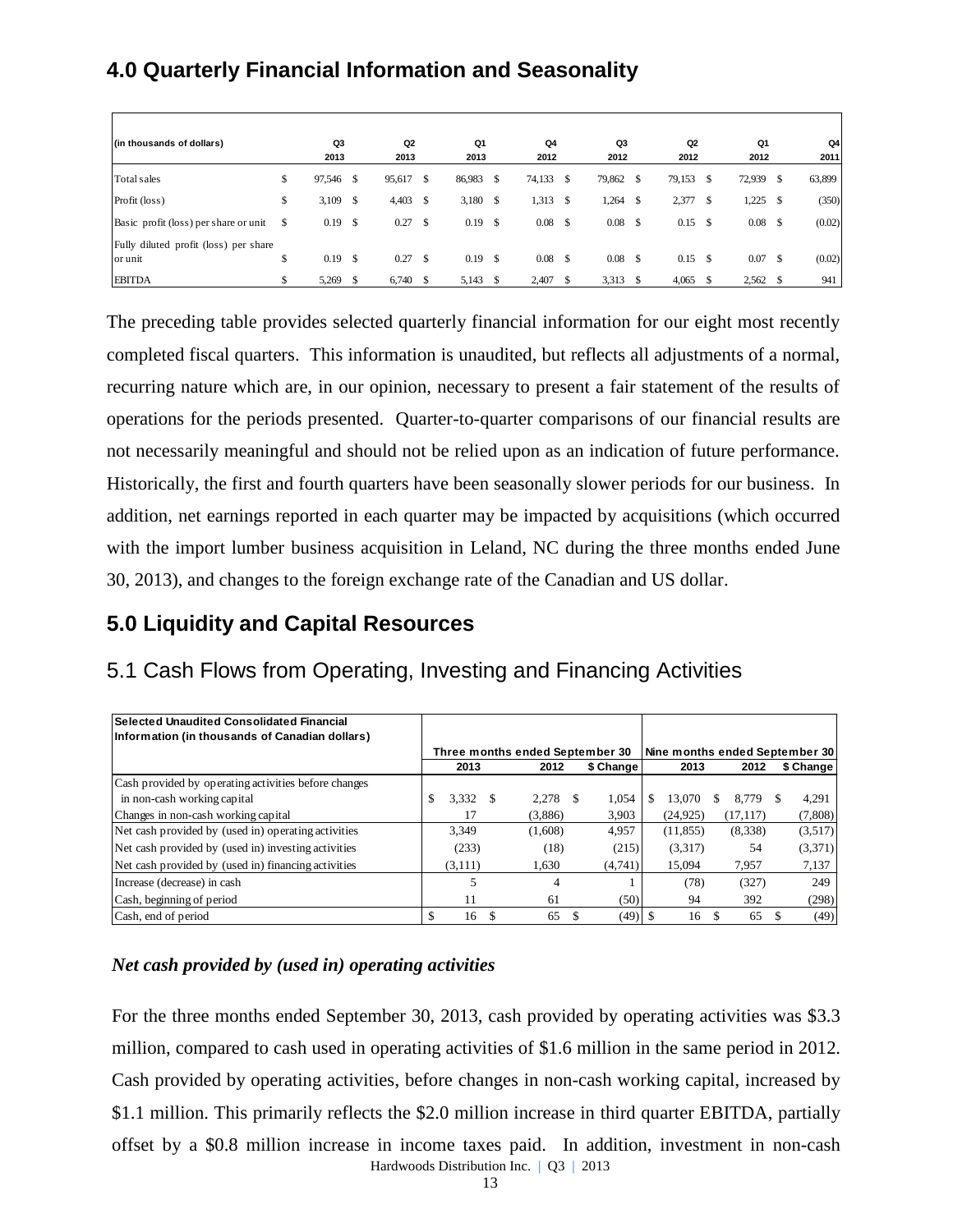working capital was \$3.9 million lower in the third quarter of 2013 compared to the same period in the prior year. An analysis of changes in working capital is provided in section 5.2 of this report.

For the nine months ended September 30, 2013, cash used in operating activities was \$11.9 million, compared to \$8.3 million during the same period in the prior year. Cash provided by operating activities, before changes in non-cash working capital, increased by \$4.3 million. The increase primarily reflects the \$7.2 million increase in EBITDA partially offset by the \$2.7 million increase in income taxes paid. Investment made in non-cash working capital increased by \$7.8 million in the nine months ended September 30, 2013 compared to the prior-year period. An analysis of changes in working capital is provided in section 5.2 of this report.

#### *Net cash provided by (used in) investing activities*

Net cash used in investing activities increased by \$0.2 million and \$3.4 million, respectively, in the third quarter and first nine months of 2013, compared to the same periods in 2012. The \$3.4 million increase in the first nine months of 2013 primarily reflects the Leland acquisition of \$3.0 million made on May 31, 2013. Net cash provided by (used in) investing activities comprises cash collections on long-term receivables and proceeds from disposal of property, plant and equipment, less expenditures made on business acquisitions as well as capital expenditures made to acquire additional property, plant and equipment.

Other than our five Paxton distribution centres, our capital expenditures are typically low as we lease our buildings and contract out all freight delivery services. Capital expenditures in this part of our business are principally for the replacement of forklifts, furniture and fixtures, leasehold improvements and computer equipment.

Our Paxton business requires some additional ongoing investment in moulders and other light remanufacturing equipment. Paxton also buys trailers and leases tractor units for use in delivery of product to customers, whereas other Hardwoods operations contract out this freight delivery service to third-party carriers.

We believe we have made sufficient expenditures to sustain productive capacity of our business as it relates to our needs for property, plant and equipment. Ongoing maintenance capital expenditures for our operations are anticipated to be approximately \$1.0 million annually.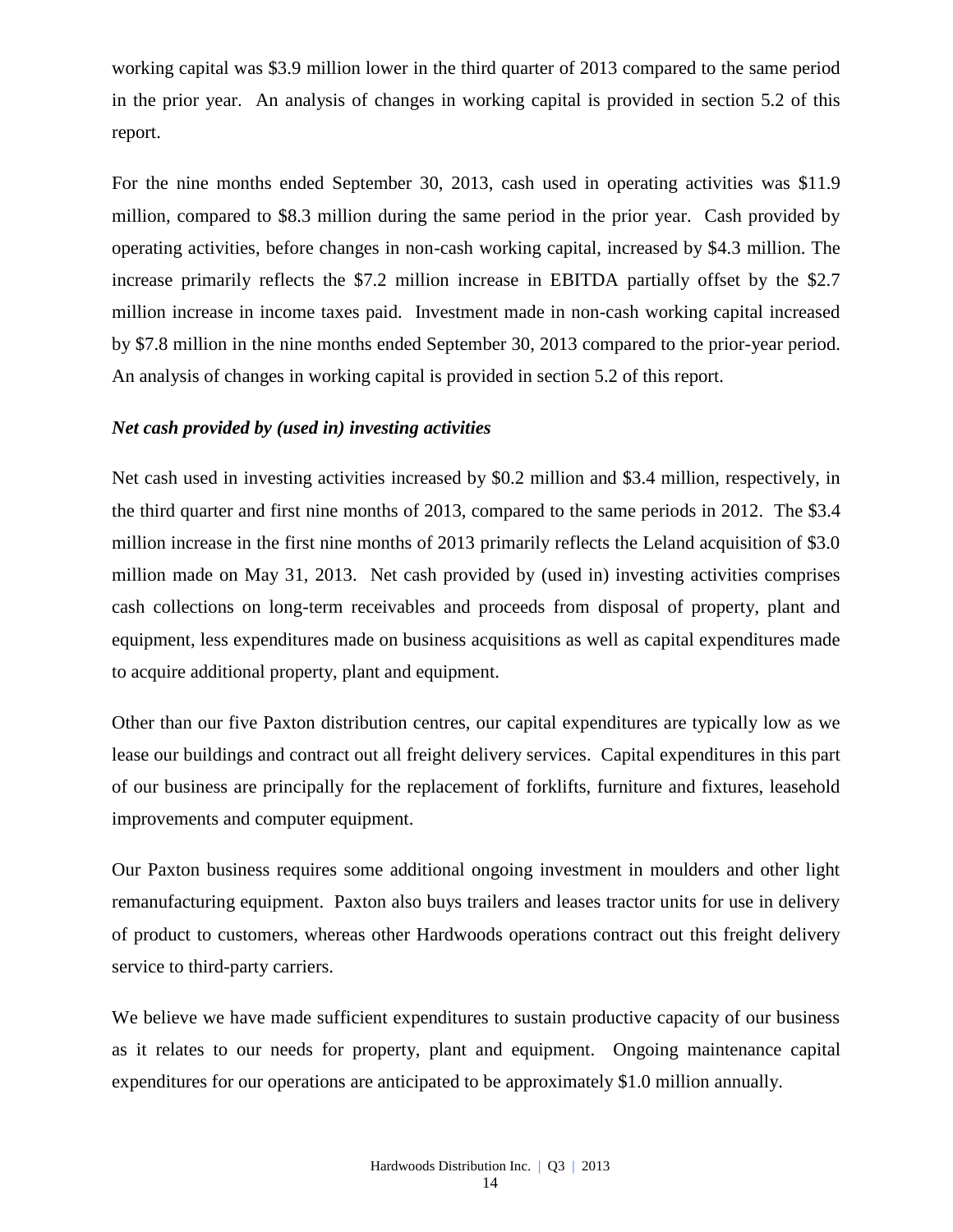We also lease automobiles for the use of outside sales representatives and certain managers. For the three months ended September 30, 2013, principle payments on automobile finance lease obligation were \$0.2 million (2012 - \$0.2 million) and for the nine months ended September 30, 2013 were \$0.6 million (2012 - \$0.6 million).

#### *Net cash provided by (used in) financing activities*

Net cash used in financing activities in the third quarter of 2013 was \$3.1 million, compared to net cash provided of \$1.6 million the same period in 2012. This primarily reflects the \$2.3 million reduction in our bank indebtedness during the third quarter as we used cash generated from operating activities to reduce our Canadian credit facility.

Net cash provided by financing activities increased by \$7.1 million in the first nine months of 2013, compared to the same period in 2012. This increase primarily reflects increased bank indebtedness as we supported sales growth with higher working capital investment, together with increased bank borrowings during the second quarter of 2013 to finance the \$3.0 million purchase of the Leland import lumber business.

# 5.2 Working Capital

Our business requires an ongoing investment in working capital, which we consider to be comprised of accounts receivable, inventory, and prepaid expenses, partially offset by provisions and short-term credit provided by suppliers in the form of accounts payable and accrued liabilities. We had working capital of \$110.1 million at September 30, 2013, compared to \$82.4 million at September 30, 2012. Most of this increase is attributable to our increased investment in accounts receivable and inventory to support sales growth of just over 20% in the three and nine month periods ended September 30, 2013, compared to the same periods in the prior year. It also reflects additional working capital acquired as part of the Leland acquisition.

Our investment in working capital fluctuates from quarter-to-quarter based on factors such as seasonal sales demand, strategic purchasing decisions taken by management, and the timing of collections from customers and payments made to our suppliers. Historically the first and fourth quarters are seasonally slower periods for construction activity and therefore demand for hardwood products decreases. As a result, sales and working capital requirements may be lower in these quarters. A summary of changes in our non-cash operating working capital during the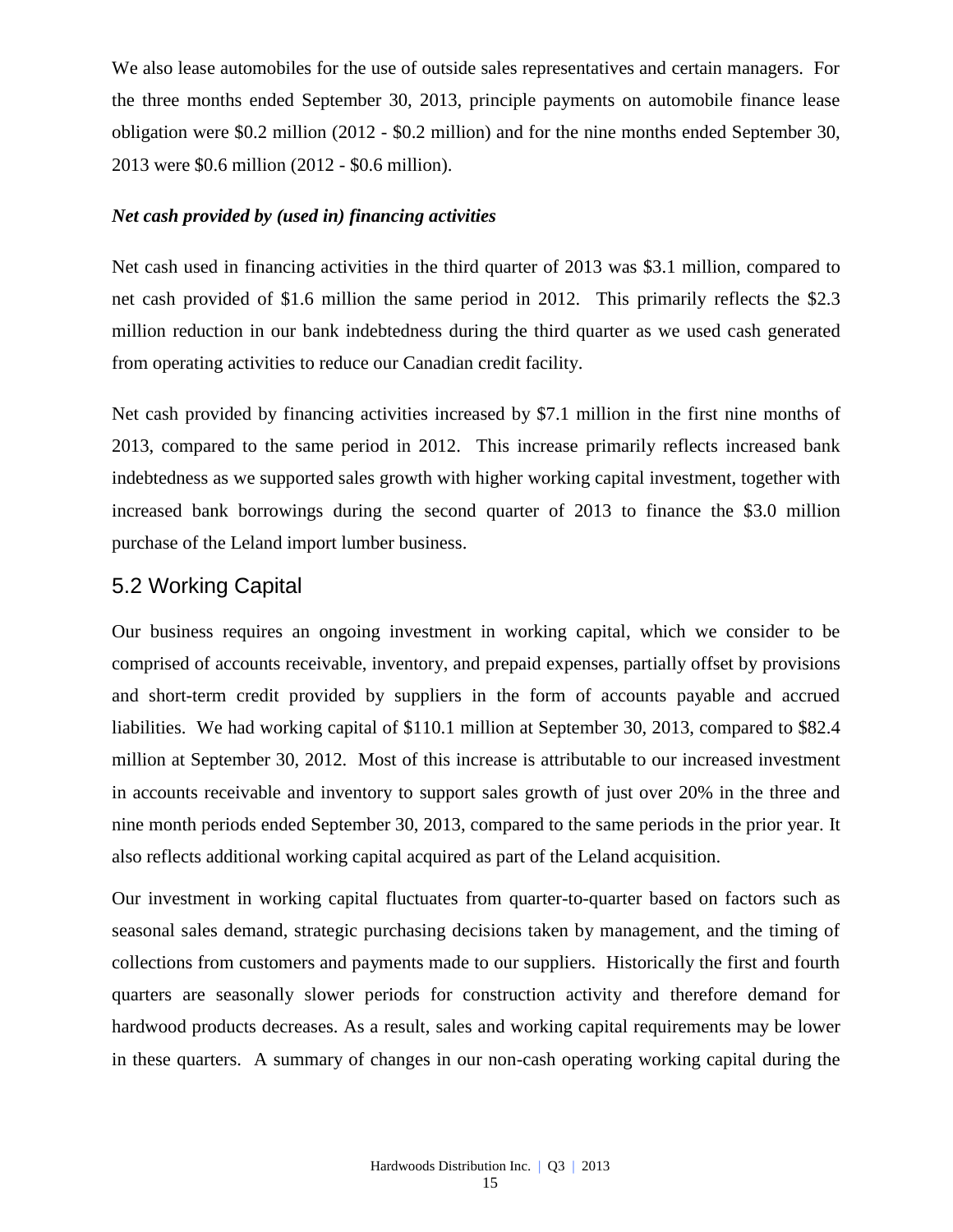|  |  |  |  |  | three and nine months ended September 30, 2013 and 2012 is provided below. |  |  |  |  |  |  |  |
|--|--|--|--|--|----------------------------------------------------------------------------|--|--|--|--|--|--|--|
|--|--|--|--|--|----------------------------------------------------------------------------|--|--|--|--|--|--|--|

| (in thousands of Canadian dollars)<br>Source (use) of funds | Three months<br>ended<br>September 30,<br>2013 | Three months<br>ended<br>September 30,<br>2012 | Nine months<br>ended<br>September 30, September 30,<br>2013 | Nine months<br>ended<br>2012 |
|-------------------------------------------------------------|------------------------------------------------|------------------------------------------------|-------------------------------------------------------------|------------------------------|
| Accounts receivable                                         | \$<br>$2,325$ \$                               | (407)                                          | $(11,072)$ \$                                               | (9,441)                      |
| Inventory                                                   | (2,214)                                        | (4,018)                                        | (14,658)                                                    | (9,923)                      |
| Prepaid expenses                                            | (675)                                          | 218                                            | (456)                                                       | (296)                        |
| Provisions                                                  | 26                                             | (9)                                            | 19                                                          | (4)                          |
| Accounts payable and accrued liabilities                    | 555                                            | 330                                            | 1.242                                                       | 2,547                        |
| Increase in non-cash operating working capital              | 17                                             | $(3,886)$ S                                    | $(24,925)$ \$                                               | (17, 117)                    |

Continued compliance with financial covenants under our credit facilities is important to ensure that we have adequate financing available to meet our working capital requirements. The terms of our revolving credit facilities are addressed in section 5.3 of this report.

# 5.3 Revolving Credit Facilities and Debt Management Strategy

| Selected Unaudited Consolidated Financial Information (in thousands of dollars) |    |                    |    |                   |  |  |
|---------------------------------------------------------------------------------|----|--------------------|----|-------------------|--|--|
|                                                                                 |    | As at              |    | As at             |  |  |
|                                                                                 |    | September 30, 2013 |    | December 31, 2012 |  |  |
| Cash                                                                            | \$ | (16)               | \$ | (94)              |  |  |
| <b>Bank</b> indebtedness                                                        |    | 42,759             |    | 24,683            |  |  |
| Net Debt                                                                        |    | 42,743             |    | 24,589            |  |  |
| Shareholders' equity                                                            |    | 86,840             |    | 76,012            |  |  |
| Total Capitalization                                                            | \$ | 129,583            | \$ | 100,601           |  |  |
| Net debt to total capitalization                                                |    | 33.0%              |    | 24.4%             |  |  |
| Previous 12 months EBITDA                                                       | \$ | 19,559             | \$ | 12,347            |  |  |
| Net debt to previous 12 months EBITDA                                           |    | 2.2                |    | 2.0               |  |  |

We consider our capital to be bank indebtedness (net of cash) and shareholder's equity. As shown above, our net debt balance increased by \$18.2 million to \$42.7 million at September 30, 2013, from \$24.6 million at December 31, 2012. This increase in net debt primarily reflects the use of our bank lines to finance additional investment in working capital to support our higher sales, and the \$3.0 million Leland acquisition completed on May 31, 2013. Overall net debt compared to total capitalization stood at 33.0% as at September 30, 2013, compared to 24.4% at December 31, 2012.

We have independent credit facilities in both Canada and the U.S. Our Canadian credit facility, which has a maturity date of August 7, 2016, provides financing up to \$15.0 million. On February 15, 2013, our US credit facility was amended to increase the maximum borrowing available under the credit facility to US\$45 million and to extend the maturity date to May 26,

Hardwoods Distribution Inc. | Q3 | 2013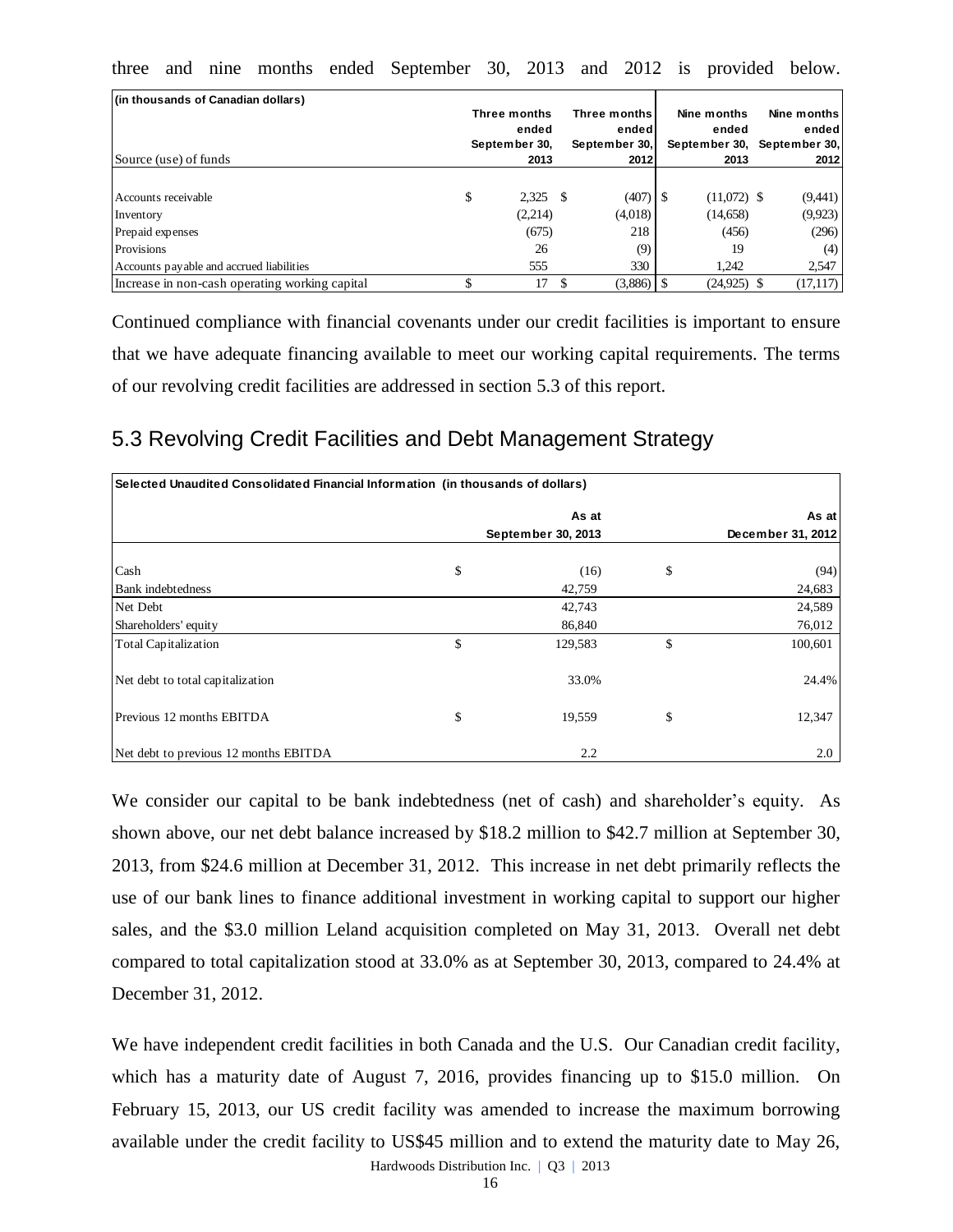2016. On May 31, 2013, our US credit facility was further amended to increase the maximum borrowing available to US\$50 million. This amendment was undertaken concurrently with the completion of the Leland acquisition. Our credit facilities may be drawn down to meet shortterm financing requirements such as fluctuations in non-cash working capital, and in the case of the Canadian credit facility, to also make capital contributions to our US operating subsidiary. The amount made available under our Canadian and US revolving credit facilities is limited to the extent of the value of certain accounts receivable and inventories held by subsidiaries of the Company. Credit facilities also require ongoing compliance with certain credit ratios. A summary of our credit facilities at September 30, 2013 is provided in the following table. At September 30, 2013, we had total borrowing capacity available of \$22.6 million for future use, as well as to cover checks issued in excess of funds on deposit, which at September 30, 2013, amounted to \$0.3 million.

|                                                                                                                                                                                                                                                                                                                                                                                                   | <b>Canadian Credit</b>               | <b>US Credit</b>                     |
|---------------------------------------------------------------------------------------------------------------------------------------------------------------------------------------------------------------------------------------------------------------------------------------------------------------------------------------------------------------------------------------------------|--------------------------------------|--------------------------------------|
|                                                                                                                                                                                                                                                                                                                                                                                                   | <b>Facility</b>                      | <b>Facility</b>                      |
| Maximum borrowings under credit facility                                                                                                                                                                                                                                                                                                                                                          | \$15 million                         | \$51.5 million (US\$50 million)      |
| Credit facility expiry date                                                                                                                                                                                                                                                                                                                                                                       | August 7, 2016                       | May 26, 2016                         |
| Available to borrow                                                                                                                                                                                                                                                                                                                                                                               | \$15.0 million                       | \$50.1 million (US\$48.6 million)    |
| Credit facility borrowings                                                                                                                                                                                                                                                                                                                                                                        | \$7.5 million                        | \$ 35.0 million (US\$ 34.0 million)  |
| Unused credit facility available                                                                                                                                                                                                                                                                                                                                                                  | \$7.5 million                        | \$15.1 million (US\$ 14.6 million)   |
| Financial covenants:                                                                                                                                                                                                                                                                                                                                                                              |                                      |                                      |
|                                                                                                                                                                                                                                                                                                                                                                                                   | Covenant does not apply when         | Covenant does not apply when         |
|                                                                                                                                                                                                                                                                                                                                                                                                   | the unused credit facility available | the unused credit facility available |
|                                                                                                                                                                                                                                                                                                                                                                                                   | exceeds \$2.0 million, which it      | exceeds US\$2.5 million, which it    |
|                                                                                                                                                                                                                                                                                                                                                                                                   | did at September 30, 2013            | did at September 30, 2013            |
| shareholders in the event that our subsidiaries are not compliant with their financial covenants.<br>As at September 30, 2013, our operating subsidiaries were compliant with all required credit<br>ratios. Accordingly there were no restrictions on dividends arising from non-compliance with                                                                                                 |                                      |                                      |
| financial covenants.                                                                                                                                                                                                                                                                                                                                                                              |                                      |                                      |
|                                                                                                                                                                                                                                                                                                                                                                                                   |                                      |                                      |
|                                                                                                                                                                                                                                                                                                                                                                                                   |                                      |                                      |
|                                                                                                                                                                                                                                                                                                                                                                                                   |                                      |                                      |
| Our debt management strategy is to roll and renew (as opposed to repay and retire) our revolving<br>credit facilities in Canada and the US when they expire in August 2016 and May 2016,<br>respectively. We do not intend to restrict future dividends in order to fully extinguish our bank<br>debt obligations upon their maturity. The amount of bank debt that will actually be drawn on our |                                      |                                      |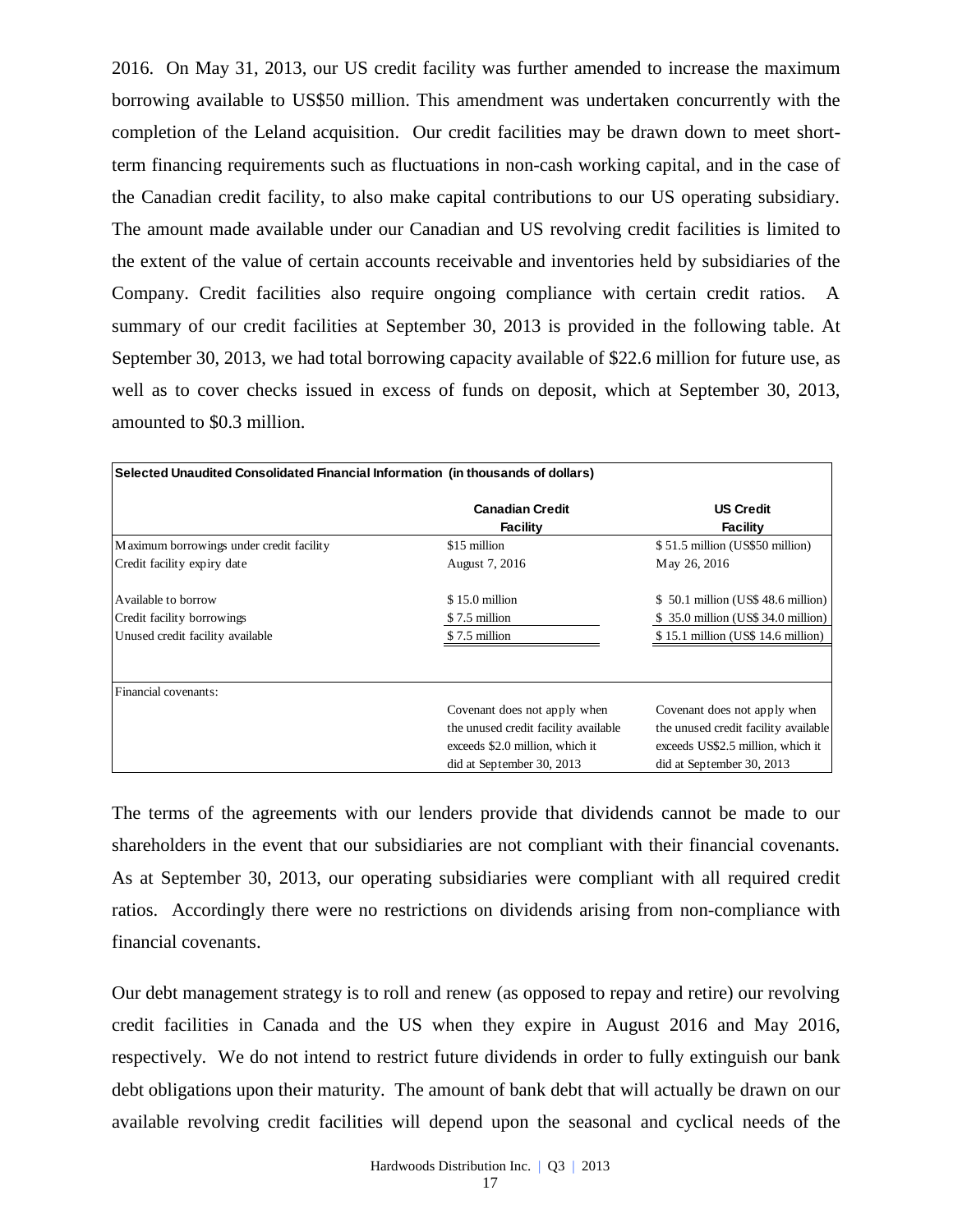business, and our cash generating capacity going forward. When making future dividend decisions, we will consider the amount of financial leverage, and therefore bank debt, we believe is appropriate given existing and expected market conditions and available business opportunities. We do not target a specific financial leverage amount. We believe our current credit facilities are sufficient to finance our working capital needs and market expansion strategy.

# 5.4 Contractual Obligations

There were no significant changes in our contractual commitments outside of the normal course of business, compared with those set forth in the Company's 2012 Annual Report, available on SEDAR at www.sedar.com.

## 5.5 Off-Balance Sheet Arrangements

The Company has no off-balance sheet arrangements.

# 5.6 Financial Instruments

Financial assets include cash and cash equivalents and current and long-term receivables, which are measured at amortized cost. Financial liabilities include bank indebtedness, accounts payable and accrued liabilities, income taxes payable and finance lease obligations which are measured at amortized cost. The carrying values of our cash and cash equivalents, accounts receivable, income taxes payable, accounts payable and accrued liabilities approximate their fair values due to the relatively short period to maturity of the instruments. The fair value of long-term receivables and finance lease obligations are not expected to differ materially from carrying value given the interest rates being charged and term to maturity. The carrying values of the credit facilities approximate their fair values due to the existence of floating market-based interest rates.

# 5.7 Share Data

As at November 14, 2013, the date of this MD&A, we had 16,394,490 common shares issued and outstanding. In addition at November 14, 2013, 55,249 performance shares and 197,327 restricted shares were outstanding under the terms of our long-term incentive plan. The performance and restricted shares can be settled in common shares of the Company issued from treasury, shares purchased by the Company in the market, or in an amount of cash equal to the fair value of our common shares, or any combination of the foregoing. The restricted and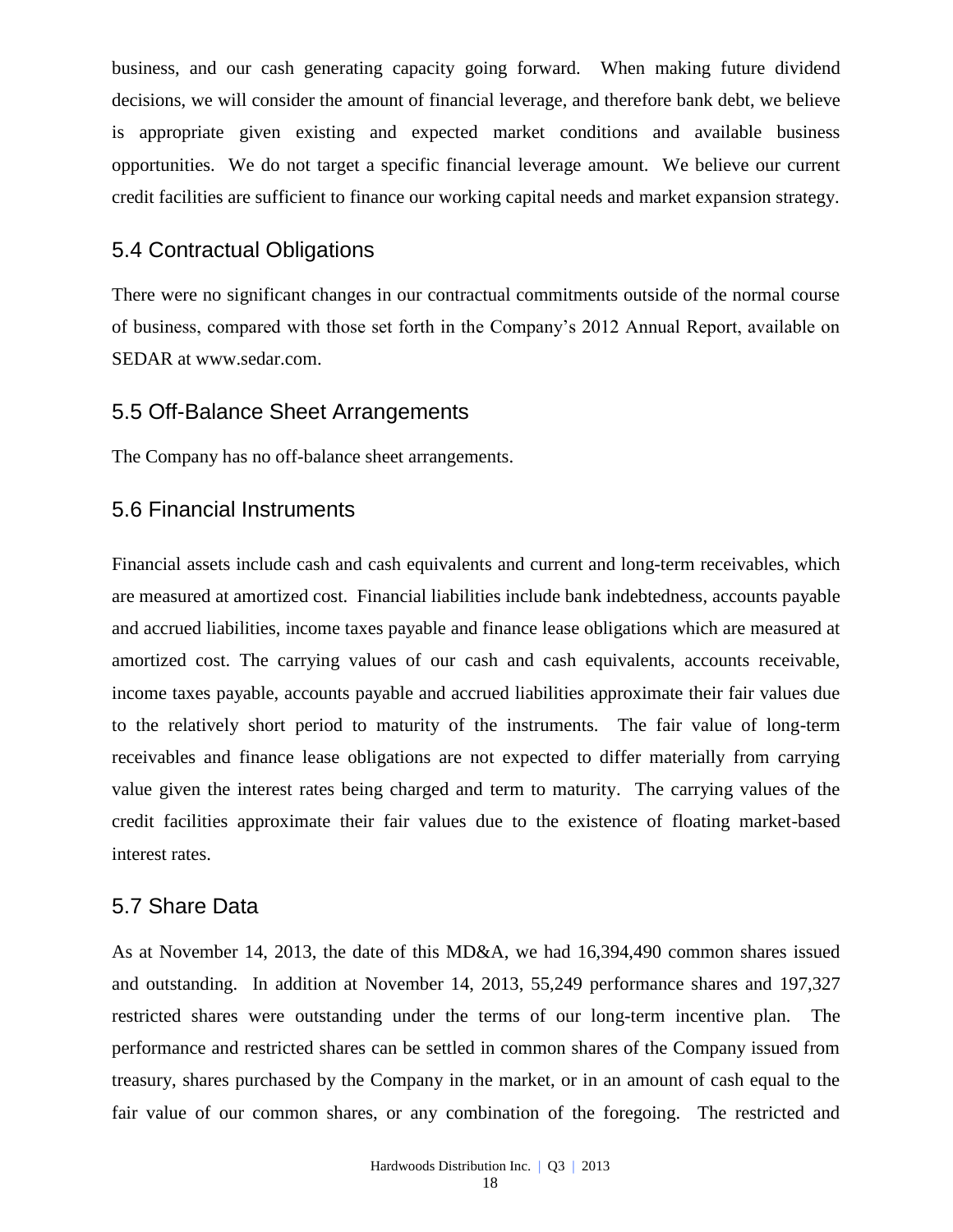performance shares vest over periods of up to three years and we intend to issue common shares from treasury to settle these obligations as they vest.

# 5.8 Dividends

In the third quarter of 2013, we declared a quarterly dividend of \$0.035 per share, which was paid on October 31, 2013 to shareholders of record as at October 18, 2013. On November 14, 2013 we declared a quarterly dividend of \$0.035 per share, payable on January 31, 2014 to shareholders of record as at January 20, 2014. The Board regularly assesses our dividend strategy, giving due consideration to anticipated cash needs for additional working capital to support growing the business, appropriate debt levels, acquisition opportunities which may be available, expected market conditions, demand for our products, and other factors.

# **6.0 Related Party Transactions**

There were no material related party transactions in the three and nine months ended September 30, 2013 or in the comparative periods in the prior year.

# **7.0 Critical Accounting Estimates & Adoption of Changes in Accounting Policies**

# 7.1 Critical Accounting Estimates

The preparation of financial statements in accordance with IFRS requires that we make estimates and assumptions that can have a material impact on our results of operations as reported on a periodic basis. We base our estimates and assumptions on past experience and other factors that are deemed reasonable under the circumstances. Actual results could differ from these estimates. The critical estimates used in preparing our financial statements are:

*Accounts Receivable Provision*: Due to the nature of our business and the credit terms we provide to our customers, we anticipate that a certain portion of required customer payments will not be made, and we maintain an allowance for these doubtful accounts. The allowance is based on our estimate of the potential of recovering our accounts receivable, and incorporates current and expected collection trends.

*Deferred income Taxes:* We are required to make estimates and assumptions regarding future business results, as well as the amount and timing of certain future discretionary tax deductions available to us. These estimates and assumptions can have a material impact upon the amount of deferred income tax assets and liabilities that we recognize.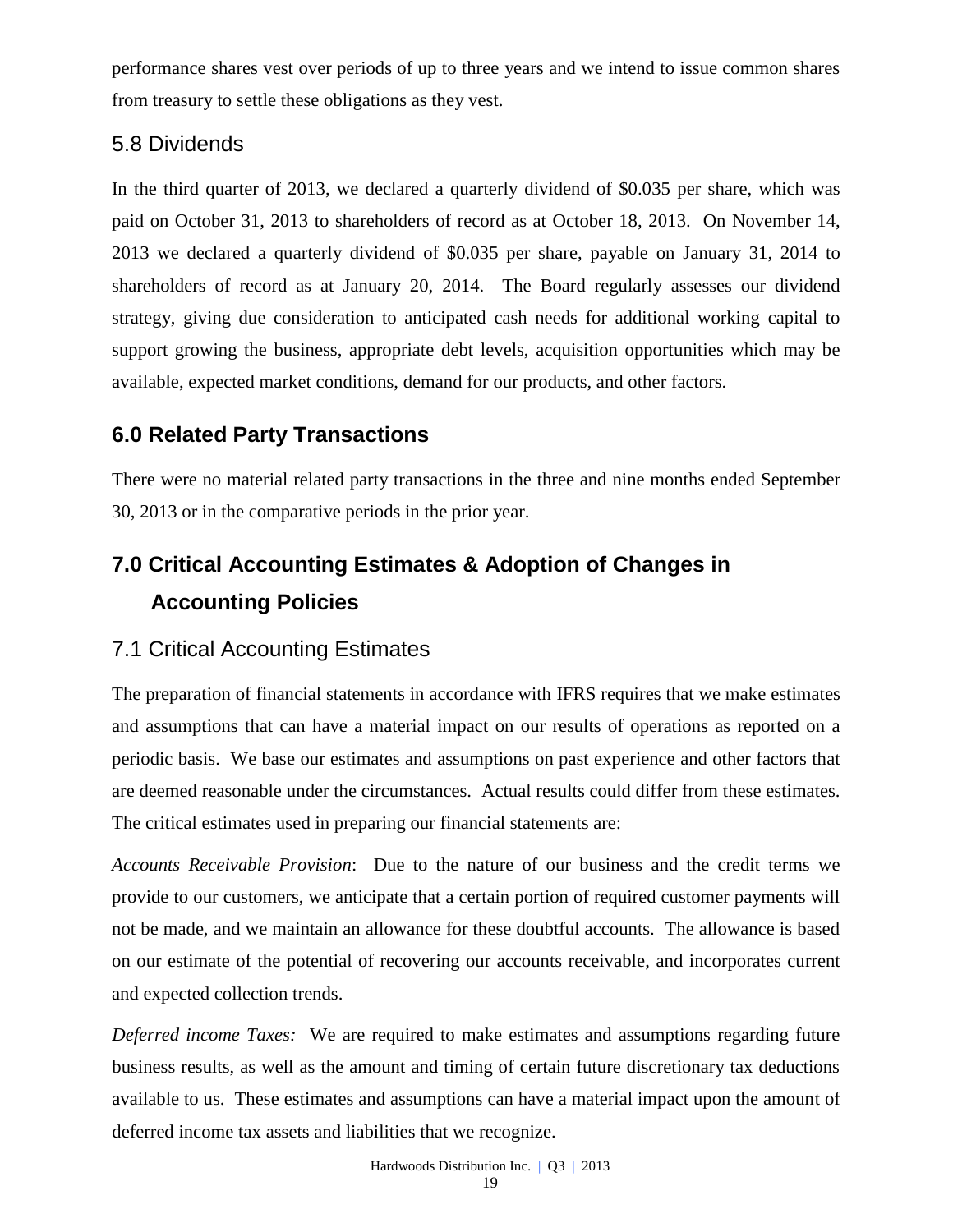# 7.2 Adoption of New Accounting Policies

The significant accounting policies that have been used applied in the preparation of the Interim Financial Statements are summarized in our Audited Financial Statements for the year ended December 31, 2012, except as described below. We adopted the following new IFRS standards, along with any consequential amendments, effective January 1, 2013. These changes were made in accordance with the applicable transitional provisions. Several other new standards and amendments came into effect on January 1, 2013; however, they do not impact the Interim Financial Statements and are not anticipated to impact our annual consolidated financial statements.

The nature and impact of each new standard and amendment applicable to the Company are as follows:

#### *IAS 1 Presentation of items of other comprehensive income (Amendment)*

The amendments to IAS 1 introduce a grouping of items presented in other comprehensive income ("OCI"). Items that could be reclassified to profit or loss at a future point in time shall be presented separately from items that will never be reclassified. This amendment has no impact on our presentation as the components of OCI pertain only to gains or losses arising on the translation of foreign operations, for which the cumulative exchange differences would be reclassified to profit or loss on disposal of the foreign operation.

#### *IFRS 10 Consolidated Financial Statements*

In May 2011, the IASB issued IFRS 10, Consolidated Financial Statements, to replace IAS 27, Consolidated and Separate Financial Statements, and SIC 12, Consolidation – Special Purpose Entities. The new consolidation standard changes the definition of control so that the same criteria apply to all entities, both operating and special purpose entities, to determine control. The revised definition focuses on the need to have both power and variable returns before control is present. The adoption of IFRS 10 did not result in any change in the consolidation status of any of our subsidiaries or investees.

#### *IFRS 11 Joint Arrangements*

In May 2011, the IASB issued IFRS 11, Joint Arrangements, to replace IAS 31, Interests in Joint Ventures. The new standard defines two types of arrangements: Joint Operations and Joint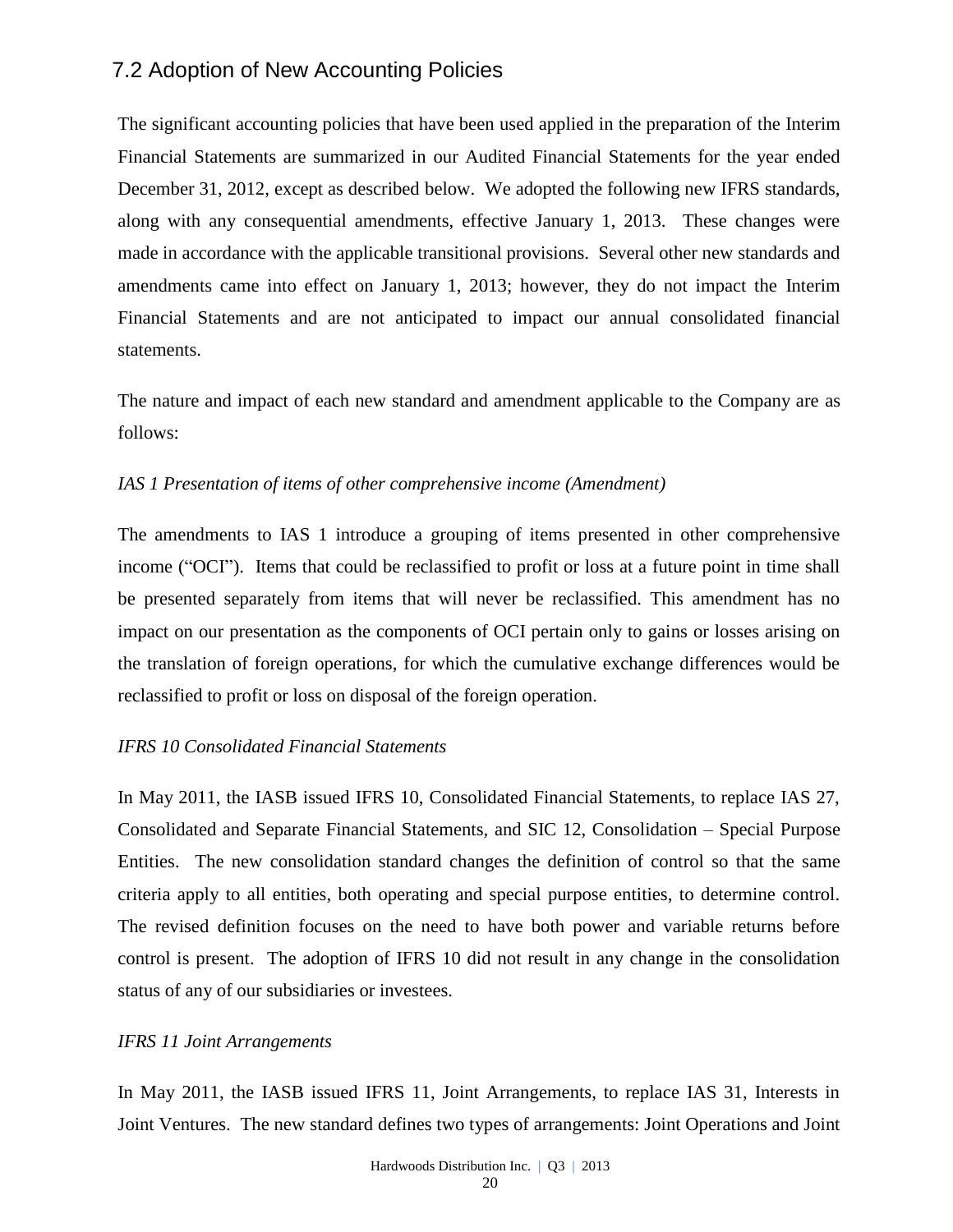Ventures. The focus of the standard is to reflect the rights and obligations of the parties involved in the joint arrangement, regardless of whether the joint arrangement operates through a separate legal entity. Joint arrangements that are classified as joint ventures are accounted for using the equity method of accounting. Joint arrangements that are classified as joint operations require the venturers to recognize the individual assets, liabilities, revenues and expenses to which they have legal rights or are responsible. The adoption of IFRS 11 did not result in any changes to our Interim Financial Statements as we have no joint arrangements.

#### *IFRS 12 Disclosure of Interests in Other Entities*

In May 2011, the IASB issued IFRS 12, Disclosure of Interests in Other Entities, to create a comprehensive disclosure standard to address the requirements for subsidiaries, joint arrangements and associates including the reporting entity's involvement with other entities. It also includes the disclosure requirements for unconsolidated structured entities (i.e. special purpose entities). We adopted IFRS 12 effective January 1, 2013. The adoption of IFRS 12 may result in incremental disclosures in our annual consolidated financial statements.

#### *IFRS 13 Fair Value Measurement*

In May 2011, the IASB issued IFRS 13, Fair Value Measurement, as a single source of guidance for all fair value measurements required by IFRS to reduce the complexity and improve consistency across its application. The standard provides a definition of fair value and guidance on how to measure fair value as well as a requirement for enhanced disclosures. We adopted IFRS 13 on a prospective basis effective January 1, 2013.

We have not undertaken early adoption of any other standard, interpretation or amendment in the Interim Financial Statements that have been issued, but not yet effective.

## **8.0 Risks and Uncertainties**

We are exposed to a number of risks and uncertainties in the normal course of business that could have a negative effect on our financial condition or results of operations. We identify significant risks that we were aware of in our Annual Information Form dated March 19, 2013, and in our Information Circular dated April 2, 2013. Both documents are available to readers at [www.sedar.com.](http://www.sedar.com/)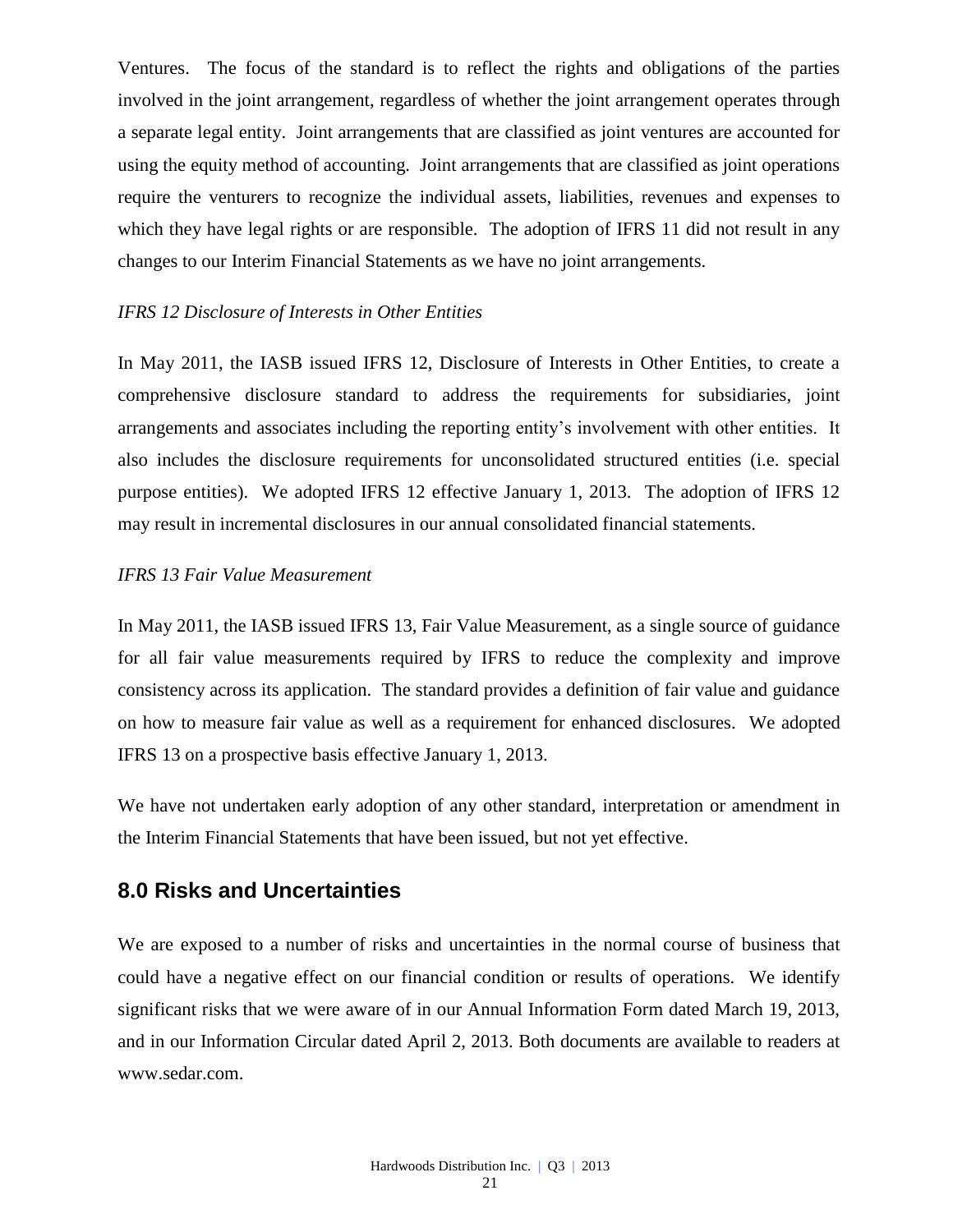#### *US Trade Case:*

On September 27, 2012 an unfair trade petition was filed in the United States seeking the imposition of countervailing duties ("CVD") and antidumping duties ("AD") against Chinese hardwood plywood. Hardwoods estimates approximately 14% of its total sales are of product imported from China subject to the outcomes of this trade dispute. The trade petition was brought by a coalition of U.S. plywood manufacturers, alleging that Chinese imports are sold in the United States at prices below cost and are subsidized by the Government of China. On February 27, 2013 Commerce completed the preliminary stage of its CVD investigation and imposed a preliminary CVD rate of 22.63% against most Chinese mill producers. On April 29, 2013 Commerce announced it had completed the preliminary stage of its AD duty investigation, and imposed a preliminary AD duty rate of 22.14% against most Chinese mill producers. On September 27, 2013 Commerce issued its final determinations with respect to the trade case and imposed a final CVD rate of 13.58% and final AD rate of 59.46%, for a total combined final CVD/AD duty rate of 73.04% which was scheduled to come fully into effect in late November 2013.

Under US CVD and AD legislation, provisions exist for duty rates to be applied retroactively in certain circumstances to imports made 90 days prior to the date at which preliminary CVD and AD duties were imposed. For the possibility of retroactivity to arise, the Petitioners that initiated this trade case would need to file a request that Commerce investigate if there was a surge of imports, known as "Critical Circumstances," in the 90 days prior to the imposition of preliminary duties. In the third quarter of 2013 it was confirmed that the Petitioners did not request that Commerce investigate Critical Circumstances, and accordingly there is no longer a risk of retroactive duties arising relating to the period prior to preliminary CVD and AD rates being imposed.

On November 5, 2013 a second US government agency, the International Trade Commission ("ITC"), issued a ruling which resulted in the complete dismissal of the trade case. Petitioners may file an appeal related to the ITC ruling which dismissed the trade case. As a result of the ITC ruling the Company is investigating whether it may be eligible to receive a refund of duty deposits it paid on a portion of its past product purchases from China.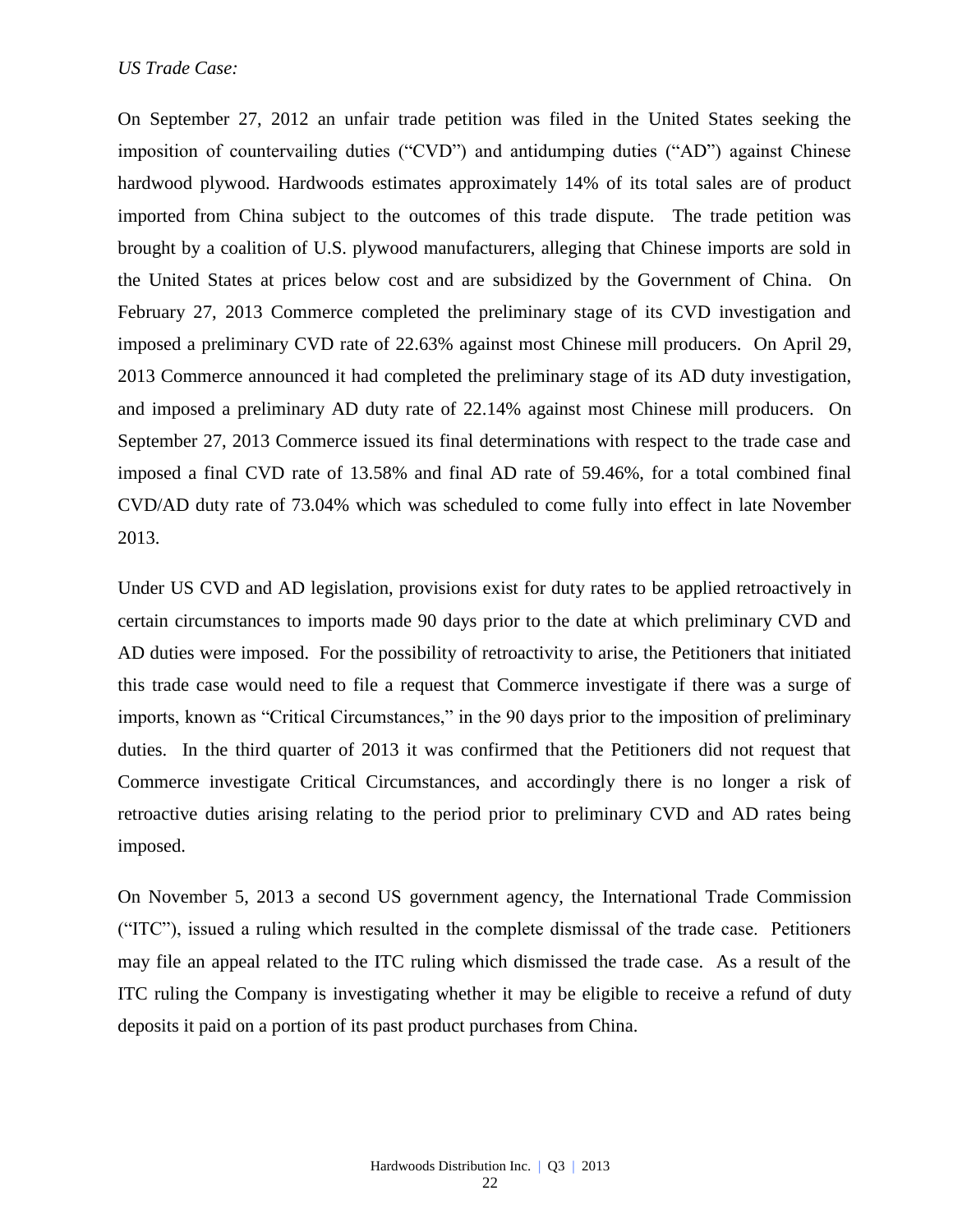#### *U.S. Government Regulation of Trade in Imported Wood Products:*

On September 26th federal authorities initiated an investigation against a large specialty retailer of hardwood flooring in North America. The investigation relates to procedures for the sourcing, harvesting and manufacturing of its products designed to comply with federal and other regulations related to the importation of wood flooring products. More specifically, we believe this investigation is focused on alleged violations of the Lacey Act on flooring product purchased from China. The Lacey Act governs, amongst other things, the importation of wood species to the US, with the objective of guarding against illegal trade in endangered wood products or habitat.

Although the specialty retailer of hardwood flooring targeted in this case is not a competitor and Hardwoods does not sell hardwood flooring, the Company does purchase imported wood products which are covered by provisions of the U.S. Lacey Act. Hardwoods has Lacey Act compliance procedures in place with respect to sourcing compliance.

# **9.0 Internal Control over Financial Reporting**

Our management is responsible for establishing and maintaining adequate disclosure controls and procedures ("DC&P") and internal control over financial reporting ("ICFR"). Any systems of DC&P and ICFR, no matter how well designed, have inherent limitations. Therefore, even those systems determined to be effective can provide only reasonable assurance with respect to information required to be disclosed and financial statement preparation and presentation. There have been no changes in our ICFR during the quarter ended September 30, 2013 that have materially affected, or are reasonably likely to materially affect, our ICFR.

## **10.0 Note Regarding Forward Looking Information**

Certain statements in this MD&A contain forward-looking information within the meaning of applicable securities laws in Canada ("forward-looking information"). The words "anticipates", "believes", "budgets", "could", "estimates", "expects", "forecasts", "intends", "may", "might", "plans", "projects", "schedule", "should", "will", "would" and similar expressions are often intended to identify forward-looking information, although not all forward-looking information contains these identifying words.

Hardwoods Distribution Inc. | Q3 | 2013 The forward-looking information in this MD&A includes, but is not limited to: that we consider a gross margin percentage of approximately 18% to be a sustainable level for our operations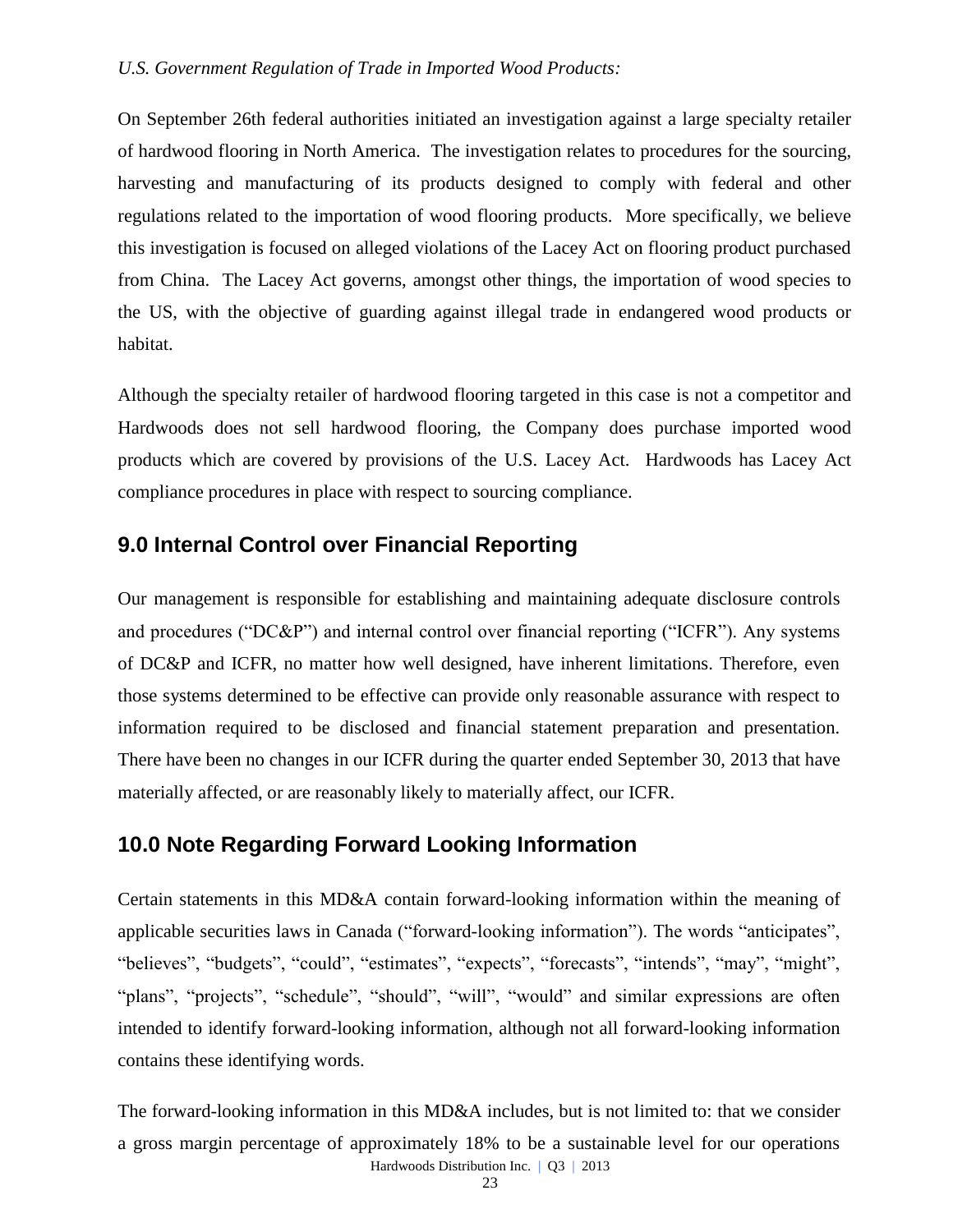under normal business conditions; that we anticipate that market conditions will remain strong through the balance of 2013, but that we will experience the usual seasonal fourth quarter slowdown as customer activity tapers off during the Thanksgiving and Christmas holiday periods; our perspective that although some forecasters have become more cautious in their expectations for the pace of the continued recovery in US housing starts, most continue to predict a multi-year strengthening trend for the US residential construction market; that given that hardwood products are typically applied at the final stages of house construction (approximately 9-to-12 months after house construction starts), we expect to see higher demand for our products continuing at least through 2014;that our short term outlook for the US market is tempered by uncertainty over the impact of the recently announced trade decision which dismissed the antidumping and countervailing duties case against imported hardwood plywood from China; that we consider a period of upset conditions may arise as U.S. hardwood plywood markets adjust for this latest trade development; that the rise of hardwood plywood prices in 2013 has in part reflected the impact of duties which were imposed earlier in the trade investigation, and if eliminating the threat of duties results in downward pressure to U.S. hardwood plywood prices, this could reduce Hardwoods gross profit margin in the next several months while markets adjust; that we are evaluating the extent to which Hardwoods may be eligible for a refund of duty deposits paid on a portion of our import purchases made from China in 2013; that it is too early to determine any potential duty refund amount, as well as what impact the dismissal of the trade case against Chinese plywood will have on short term hardwood plywood pricing and margins; that in the longer term however, given our established high quality import product line from China, the dismissal of this trade case is considered very positive for Hardwoods business; that our outlook for the Canadian market remains neutral, with 2013 housing starts expected to remain below 2012 levels following the changes to Canada's mortgage insurance rules; our view that growth in the Canadian renovation and commercial construction markets is expected to be modest in the 3% to 4% annual growth range; that our primary goal at this point of the market cycle continues to be capturing the growth opportunity available to us from a strengthening US housing market, both in terms of sales volumes and product pricing; that as we close out the third year of our successful market expansion strategy, we will continue to: (1) leverage our ability to source high quality products from a range of international markets; (2) strengthen our presence in commercial and institutional construction markets; (3) solidify our presence in large geographic markets, primarily through the introduction of new products, and through the expansion of production capabilities at our Paxton branches; our view that we are successfully optimizing and growing the business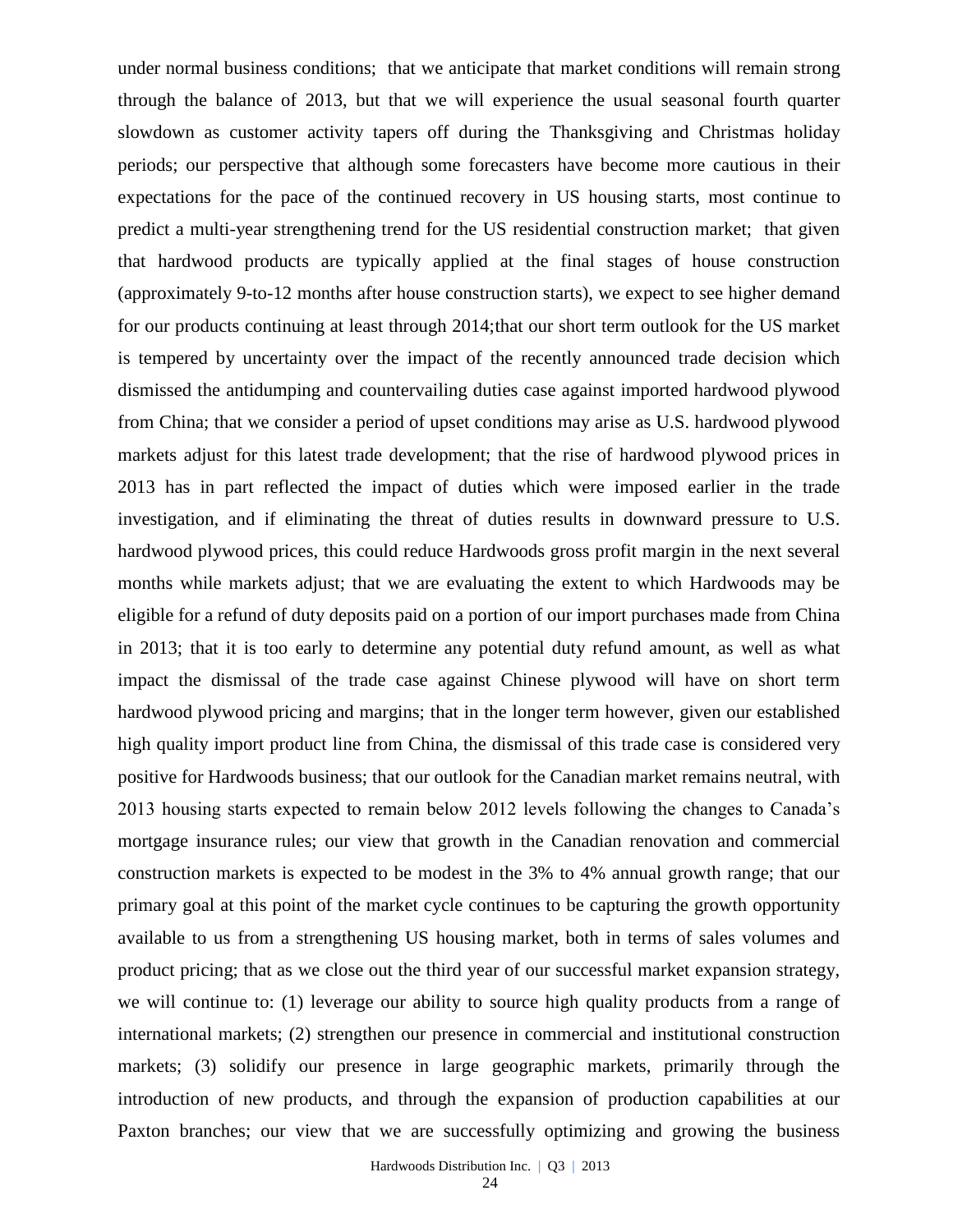organically, and we will continue to pursue well-priced, strategic acquisition opportunities; that we estimate at least 50% of our products are used in new residential construction, in the form of cabinets, mouldings, custom finishing, and home furniture; that we believe the balance of our products end up in other sectors of the economy not associated with new residential construction, such as home renovations, finishing millwork for office buildings, restaurant and bar interiors, hotel lobbies, retail point-of-purchase displays, schools, hospitals, custom motor coaches, yacht interiors and other specialty areas; that we believe ongoing maintenance capital expenditures for our operations are anticipated to be approximately \$1.0 million annually; that our debt management strategy is to roll and renew (as opposed to repay and retire) our revolving credit facilities in Canada and the US when they expire in August 2016 and May 2016, respectively; that we do not intend to restrict future dividends in order to fully extinguish our bank debt obligations upon their maturity; that the amount of bank debt that will actually be drawn on our available revolving credit facilities will depend upon the seasonal and cyclical needs of the business, and our cash generating capacity going forward; that when making future dividend decisions, we will consider the amount of financial leverage, and therefore bank debt, we believe is appropriate given existing and expected market conditions and available business opportunities; that we do not target a specific financial leverage amount; that we believe our current credit facilities are sufficient to finance our working capital needs and market expansion strategy.

The forecasts and projections that make up the forward-looking information are based on assumptions which include, but are not limited to: there are no material exchange rate fluctuations between the Canadian and US dollar that affect our performance; the general state of the economy does not worsen; we do not lose any key personnel; there are no decreases in the supply of, demand for, or market values of hardwood lumber or sheet goods that harm our business; we do not incur material losses related to credit provided to our customers; our products are not subjected to negative trade outcomes; we are able to sustain our level of sales and EBITDA margins; we are able to grow our business long term and to manage our growth; there is no new competition in our markets that leads to reduced revenues and profitability; we do not become subject to more stringent regulations; importation of products manufactured with hardwood lumber or sheet goods does not increase and replace products manufactured in North America; our management information systems upon which we are dependent are not impaired; our insurance is sufficient to cover losses that may occur as a result of our operations; and, the